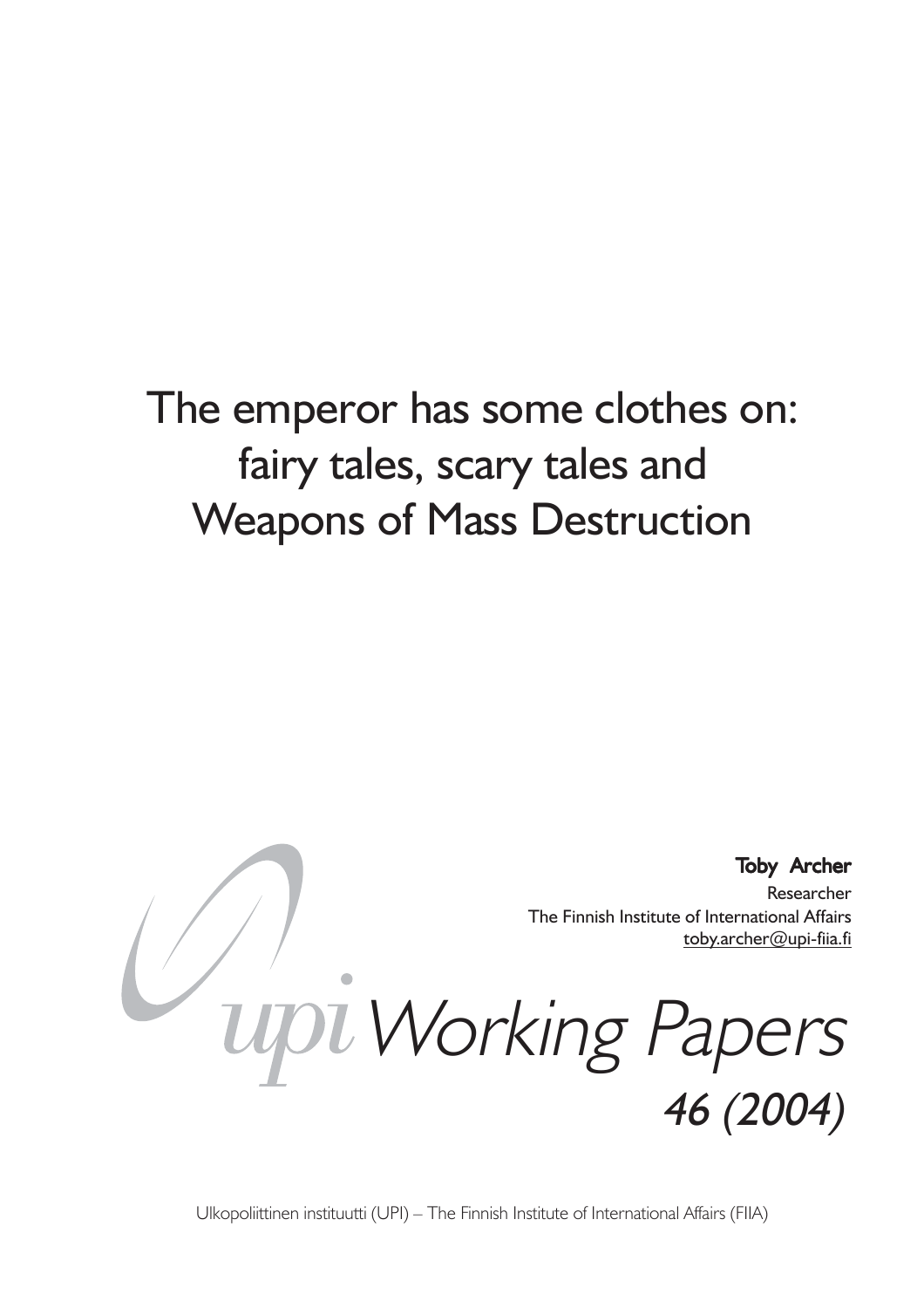The Finnish Institute of International Affairs (FIIA) (Ulkopoliittinen instituutti, UPI) was established in 1961 on the initiative of the Paasikivi Society and it is an independent think tank maintained by the Foundation for Foreign Policy Research.

FIIA's mission is to produce high-standard, analytical information on international relations required in foreign policy decision-making and to assist in the formation of informed and critical public opinion. It accomplishes this mission by organizing research projects on timely topics, maintaining national and international research networks, and arranging lectures, seminars and conferences. Key research findings are published in the form of books and FIIA reports. FIIA also publishes Ulkopolitiikka, a quarterly review in Finnish, and The Yearbook of Finnish Foreign Policy, an annual publication in English. FIIA maintains a library which is at the disposal of anyone interested in international relations and foreign policy.

The Finnish Institute of International Affairs Mannerheimintie 15 A FIN-00260 Helsinki tel. +358 9 4342 070 fax +358 9 4342 0769 http://www.upi-fiia.fi

ISBN 951-769-157-2 ISSN 1456-1360

Ulkopoliittinen instituutti The Finnish Institute of International Affairs Helsinki 2004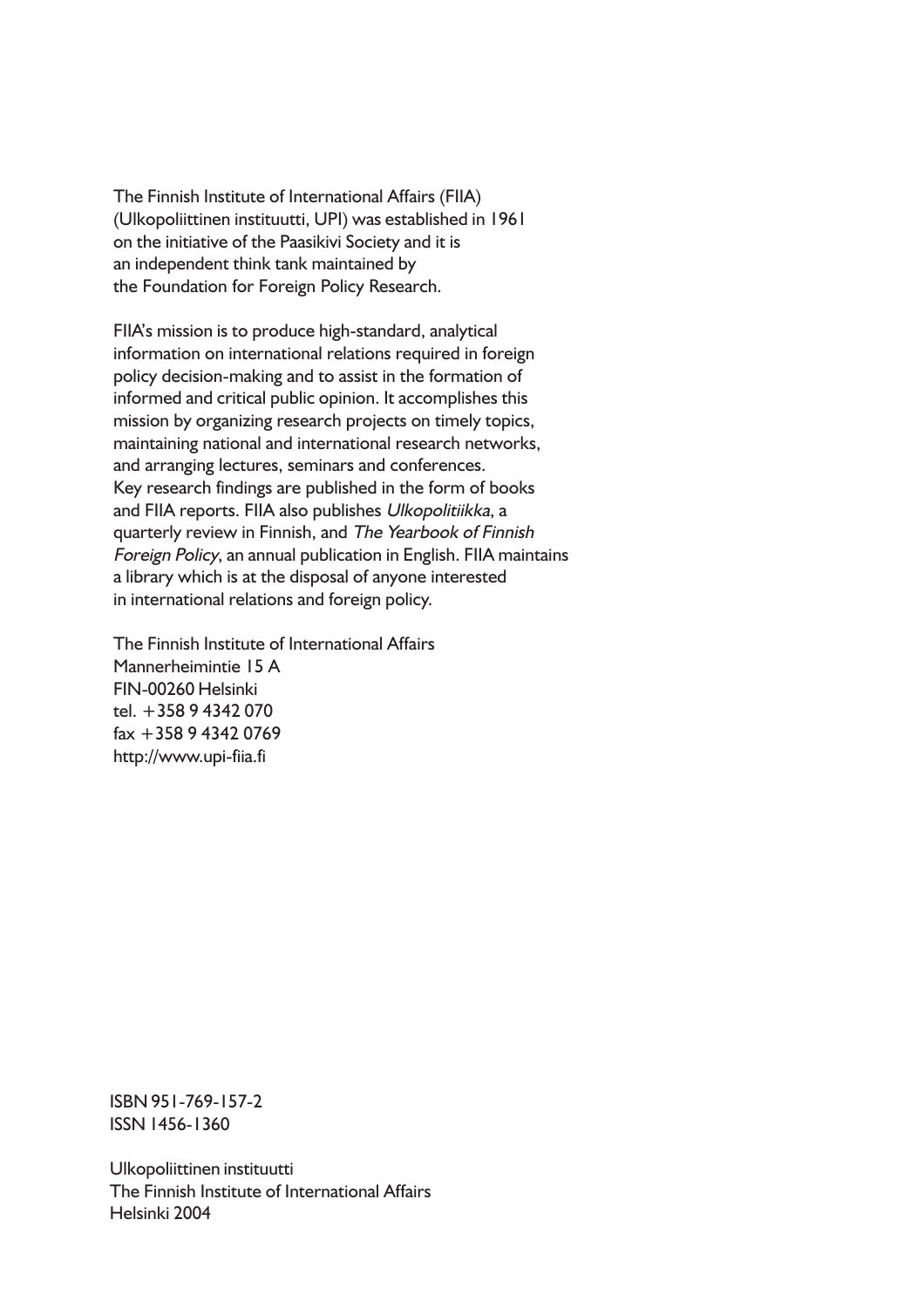# The emperor has some clothes on: fairy tales, scary tales and Weapons of Mass Destruction

Toby Archer - UPI working paper

# **Contents:**

| "Weapons of Mass Destruction" and massively destructive weapons: not necessarily |  |
|----------------------------------------------------------------------------------|--|
|                                                                                  |  |
|                                                                                  |  |
|                                                                                  |  |
|                                                                                  |  |
|                                                                                  |  |
|                                                                                  |  |
|                                                                                  |  |
|                                                                                  |  |
|                                                                                  |  |
|                                                                                  |  |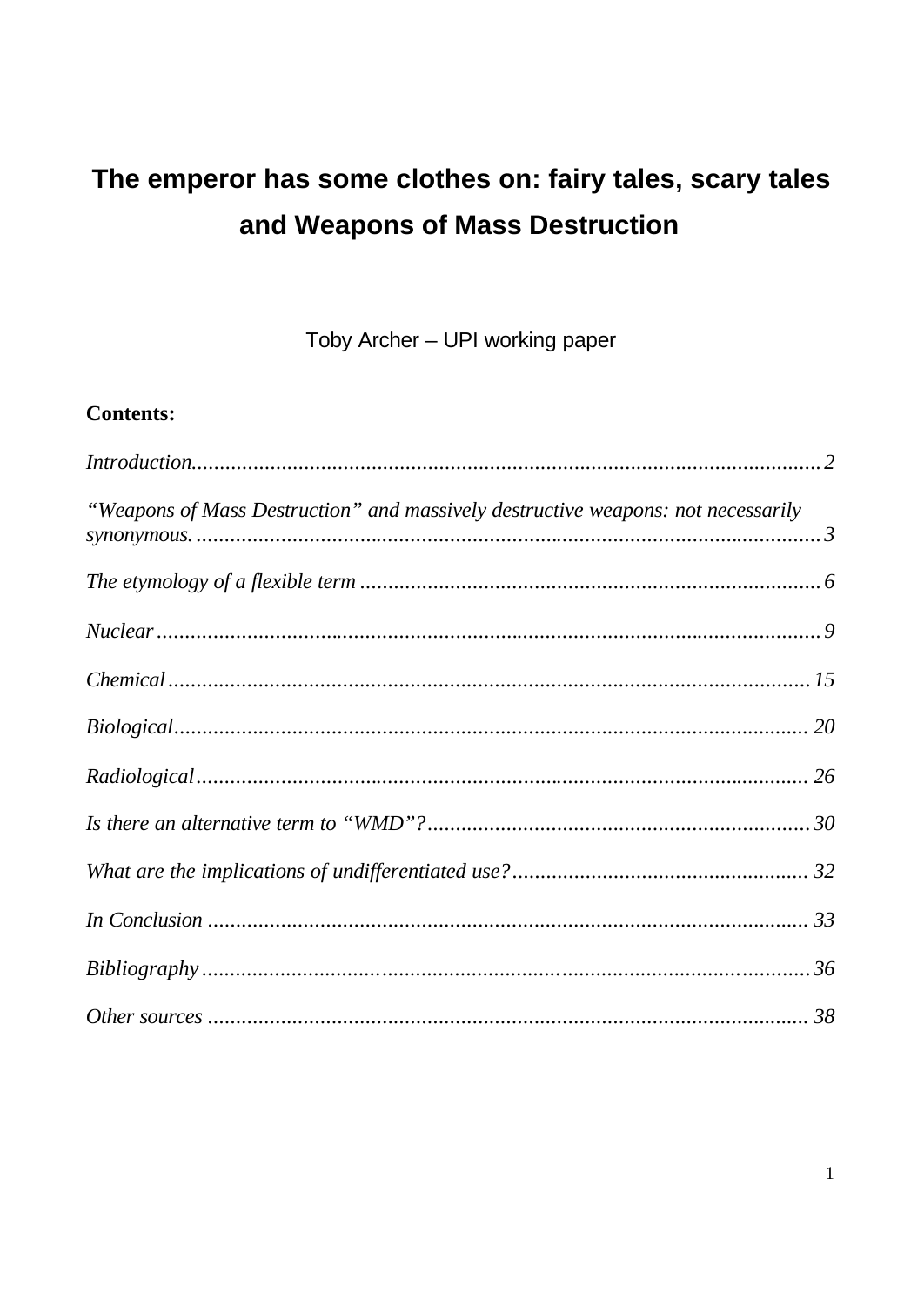#### **Introduction**

The debate on the invasion of Iraq revolved around so-called "Weapons of Mass Destruction" (WMD). Thousands of lives were lost, hundreds of billions of dollars spent, alliances fractured, and international relations thrown into turmoil. The debates raged over whether WMD were there or not; whether the UN inspectors should have more time to find them or not; whether Iraq having or seeking WMD justified invasion or not, amongst other issues. There were a myriad of differing positions on the value of the war, but the idea that WMD are a distinct and special class of weapons has remained essentially uncontested.

It was the innocence, and perhaps ignorance, of a child that saw through the emperor's new clothes. In the case of WMD it is the reverse – only when we have a basic understanding of what these weapons are, how they work and what they can do, can we start to assess the value of the term "WMD", and – I will argue – see the fundamental problems it causes for policymakers, and for electorates of democratic countries in knowing how to react to those policies. This paper also suggests that the classification "WMD", as it is now used, has allowed the development, deployment and usage of terrible weapons that are deemed for arbitrary reasons not to be WMD.

The technologies behind many of the weapon-systems that have become known as WMD may be complex, but the principles are not. They can be explained to nonspecialists, as this paper aims to do. Once this is done, the ramifications of conflating what will be shown to be very different weapons under one title become clearer.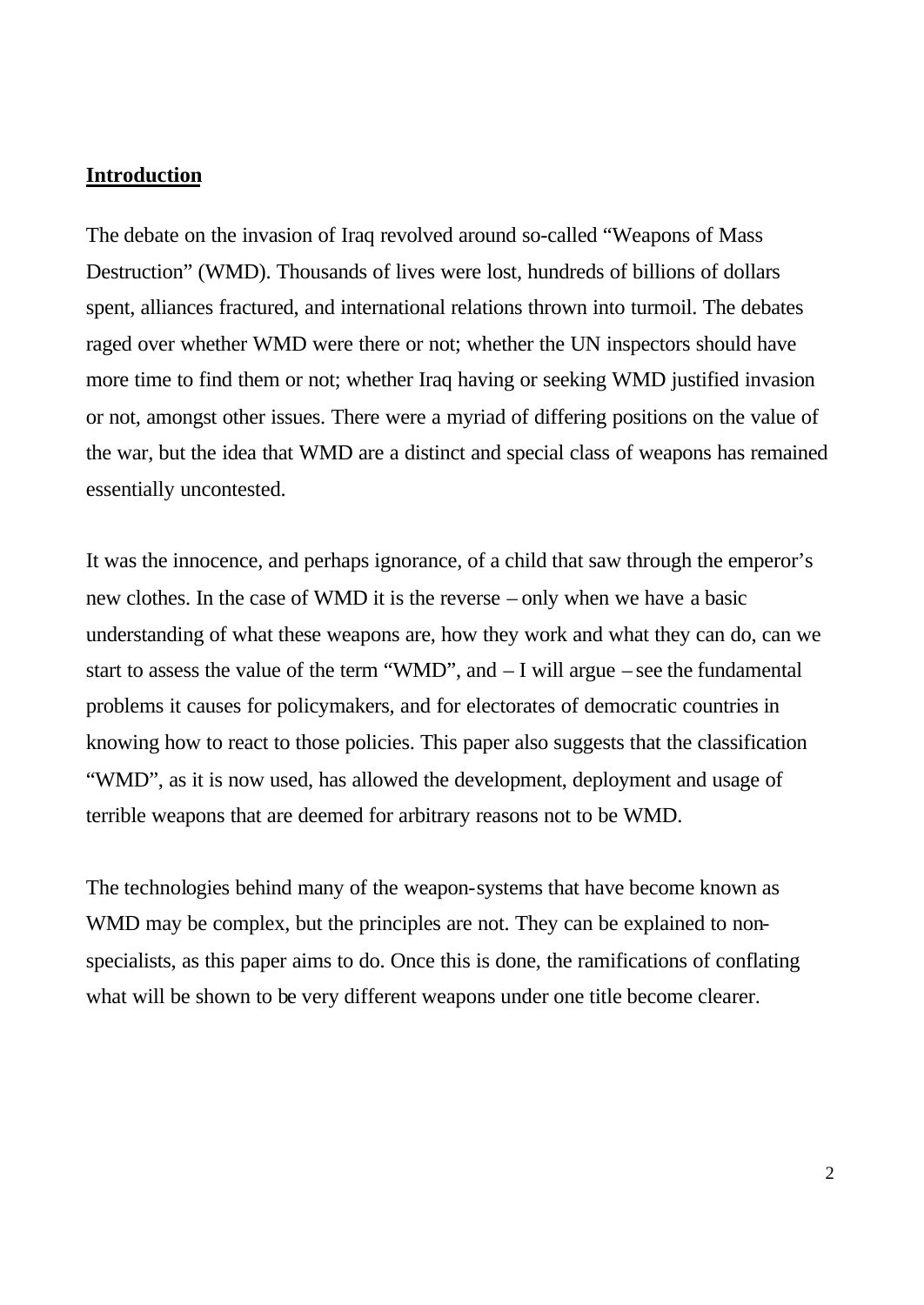## **"Weapons of Mass Destruction" and massively destructive weapons: not necessarily synonymous**

There are reports from the 1991 Gulf War that a British SAS reconnaissance patrol far behind enemy lines thought that they had witnessed the use of a tactical nuclear weapon by the US-led allied forces. It was subsequently revealed that it was not a nuclear bomb they saw explode, but rather a 6,800 kg US BLU-82B bomb, now famously known as a "daisy cutter" – a bomb so large that it has to be dropped out of the rear of a transport plane, rather than carried by a conventional bomber. Designed originally for clearing helicopter landing zones in the dense jungles of Vietnam (one bomb would clear approximately a 75-metre-diameter circle of dense jungle), daisy cutters are reputed to be the largest and most powerful non-nuclear bombs in existence. They were used in the 1991 Gulf War to clear minefields, against enemy personnel in trenches, and for their psychological effects on the enemy, resulting from their witnessing such a huge explosion. They were deployed again in Afghanistan for much the same reason as well as against tunnels and cave complexes.<sup>1</sup> Another terrifying weapon that has come to prominence since the 2001 attack on Afghanistan, are thermobaric bombs. As one of these weapons nears its target, it releases a highly flammable aerosol-cloud of fuel (often petroleum) which is ignited by the conventional explosive part of the bomb that explodes on hitting the target. Along with the heat and fire, the sudden ignition of the air-fuel mix creates a massive pressure wave that does huge damage – literally crushing to death those not killed by the fire of the explosion. Even those beyond the range of the fire may still suffer serious internal injuries from the blast wave. BLU-118/B thermobaric bombs were used in Afghanistan against cave and bunker complexes. The

<sup>&</sup>lt;sup>1</sup> Federation of American Scientists (FAS) http://www.fas.org/man/dod-101/sys/dumb/blu-82.htm; Global Security.org "BLU-82 Commando Vault/Daisy Cutter" http://www.globalsecurity.org/military/systems/munitions/blu-82.htm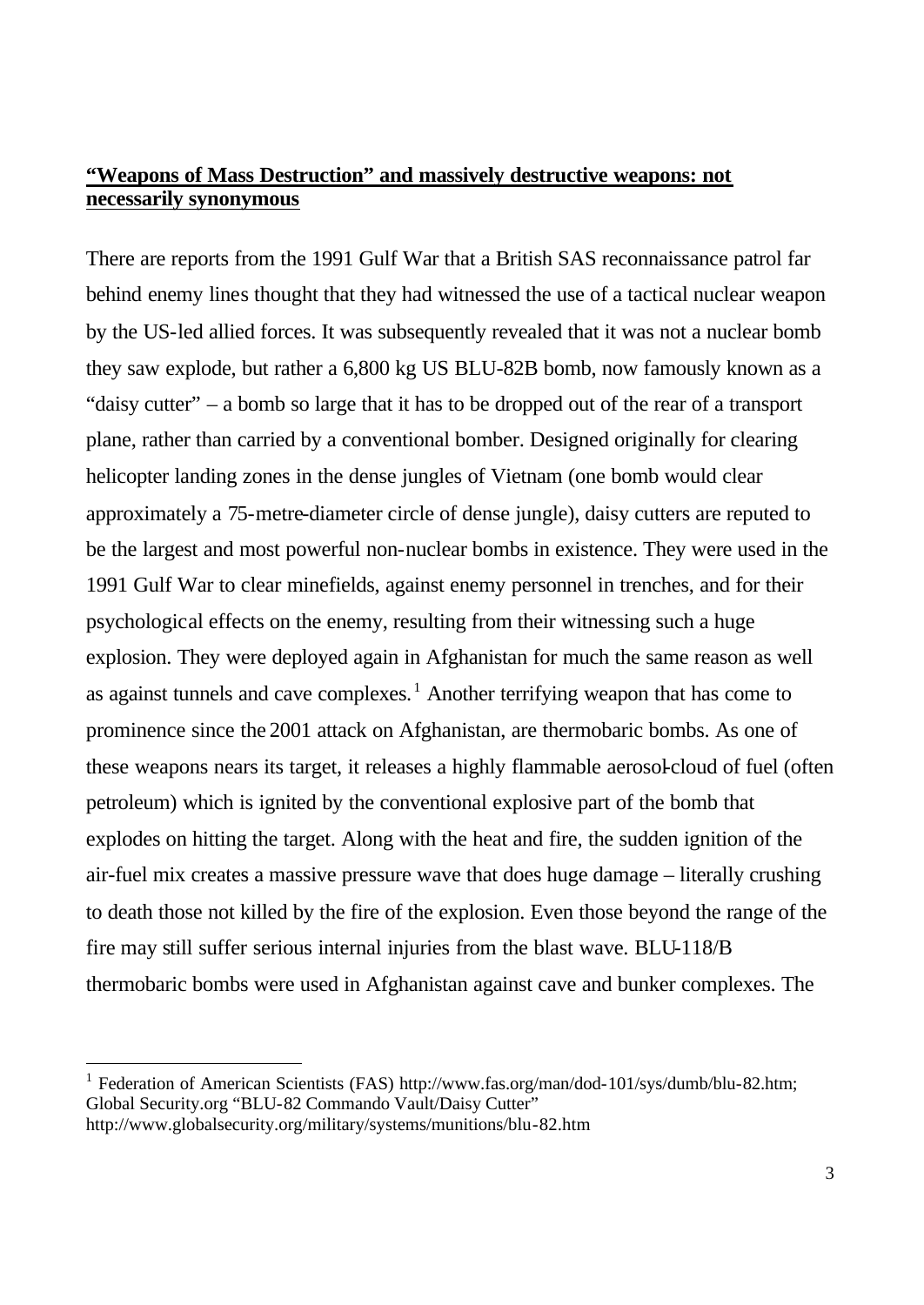pressure wave of the weapon would kill those deep within the caves by crushing them to death, whereas the explosion of ordinary bombs would not.<sup>2</sup>

And yet, these weapons that undeniably cause mass destruction are not referred to as WMD in the sense that the term is commonly used by politicians, the public and many so-called experts. The recently produced "EU Strategy Against Weapons of Mass Destruction" does not clearly define what WMD means, although it does on its first page state that a major risk facing the world is that "terrorists will acquire *chemical, biological, radiological or fissile materials* and their means of delivery"<sup>3</sup> (emphasis added). The December 2002 United States "National Strategy to Combat Weapons of Mass Destruction" defines them in its first line as "nuclear, biological and chemical"<sup>4</sup>. In effect, both the US and the EU seem to suggest that *all non-conventional* weapons *are* WMD, whilst *all conventional* weapons *are not* WMD.

The flip-side of *not* calling a daisy cutter a WMD, is calling a 'weapon' that does very little damage, or even none at all, a WMD. On the 2 February "Diane Rehm Show" on National Public Radio in the US, a caller to the programme described the October 2001 anthrax scares, as well as that day's discovery of ricin in a letter sent to the Senate Majority Leader Bill Frist, as "WMD attacks". Neither the programme's host – a veteran journalist, or the two studio guests, James Woolsey – a former head of the CIA, and Lt General William Odom – a counter terrorism (CT) expert – questioned the caller's use

<sup>2</sup> On thermobarics see: "Analysis: How thermobaric bombs work" *BBC News* 4 March 04 (http://news.bbc.co.uk/); FAS (1998) "Fuel/Air explosive (FAE)" http://www.fas.org/man/dod-101/sys/dumb/fae.htm; FAS (1998) "CBU-72 / BLU-73/B Fuel/Air Explosive (FAE)" http://www.fas.org/man/dod-101/sys/dumb/cbu-72.htm;

<sup>&</sup>lt;sup>3</sup> EU strategy against proliferation of weapons of mass destruction 10 Dec. 2003 (http://ue.eu.int/pressdata/en/misc/78340 .pdf) (p.1)

<sup>4</sup> *National Strategy to Combat Weapons of Mass Destruction* Dec. 2002 (www.whitehouse.gov/news/releases/2002/12/ WMDStrategy.pdf) (p.1)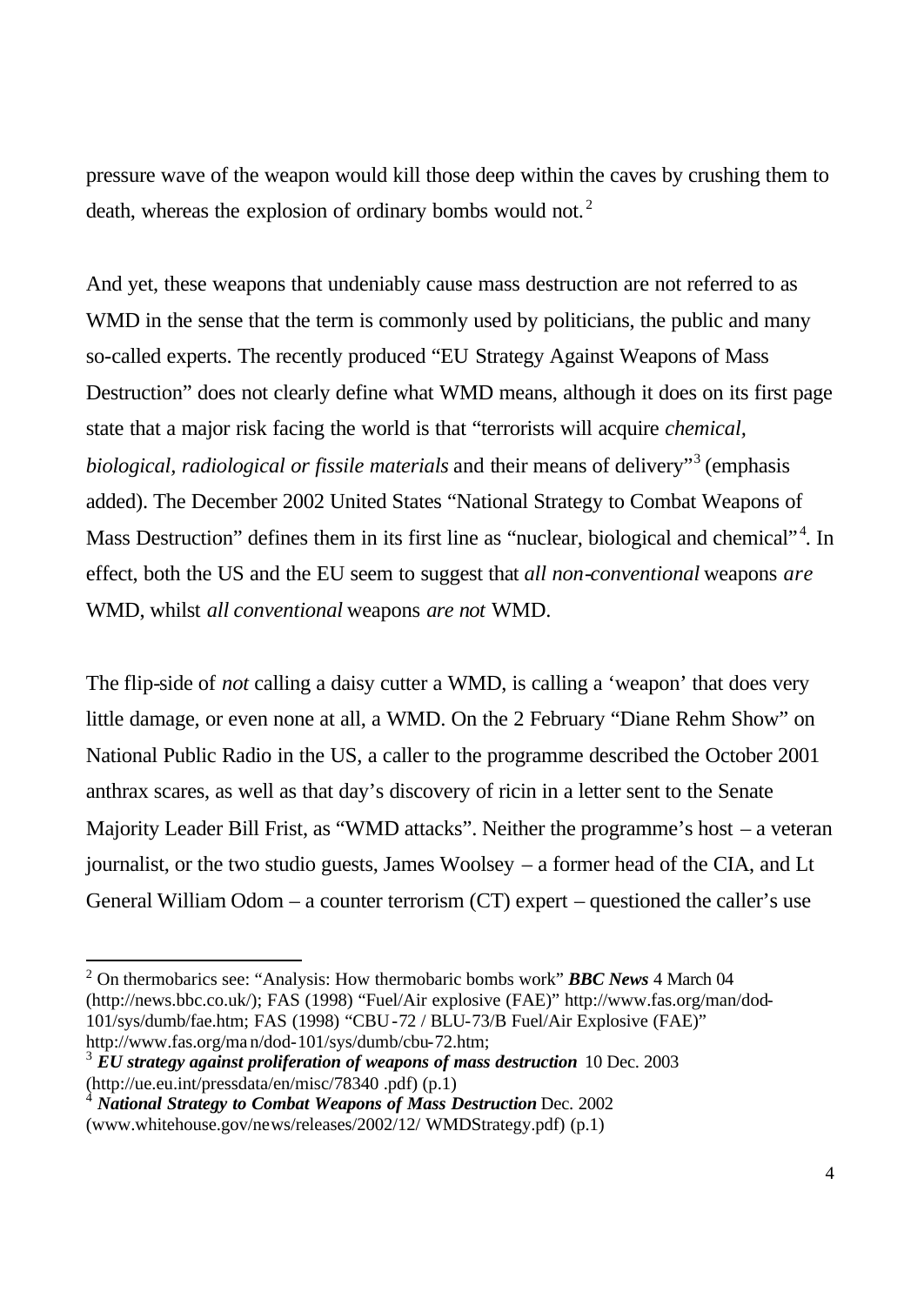of the WMD term in these cases. The ricin has not caused *any* casualties – let alone fatalities, whilst the anthrax attack killed five<sup>5</sup>. Where is the mass destruction?

The term "weapons of mass destruction", and in particular the abbreviated form "WMD", has become a shorthand phrase for chemical, biological, radiological and nuclear weapons (CBRN). But these weapons differ from each other to such a degree that it calls into question the very use of the WMD term. Language is central to how we understand the world. We name things so we can share our experience or knowledge of them with others, and try to understand them. The WMD term as it is currently used does not help us to understand, rather it is the opposite: it distorts reality. It leads to single policy responses being given to very different problems. If governments continue to use the term in an undifferentiated way as they seem happy to be now doing, it may become a significant factor in the further undermining of trust in democratic systems of government.

Using the term WMD too loosely to begin with, creates unnecessary alarm amongst populations. This has clearly been visible in events in the US where people have become ill *en masse*, believing that they have been attacked with chemical or biological weapons. This has been called "mass sociogenic illness". <sup>6</sup> Other examples of illogical behaviour from irrational fear are people suffocating themselves in an attempt to gain protection from an anticipated WMD attack – a recent sad example of this was a mother and two sons who died in Israel<sup>7</sup>, but there have been others. But as with "the boy who

 $<sup>5</sup>$  One writer notes that during the same period more people died from an outbreak of Legionella in</sup> Stavanger, Norway. See Bremer Mærli, M. (2003) *The Real Weapons of Mass Destruction: Nuclear, biological and chemical warfare in the era of terrorism and "rogue" states* Norwegian Atlantic Committee Security Policy Library 1-2003 (p.7)

<sup>6</sup> Durodié, Bill (2002) "Perception and Threat: Why Vulnerability-led Response will Fail" *Security Monitor* November 2002 Vol.1 no. 4 London, RUSI (p.17)

 $^7$  AP, 17<sup>th</sup> March 2003 "Mother and sons die in room sealed against chemical attack"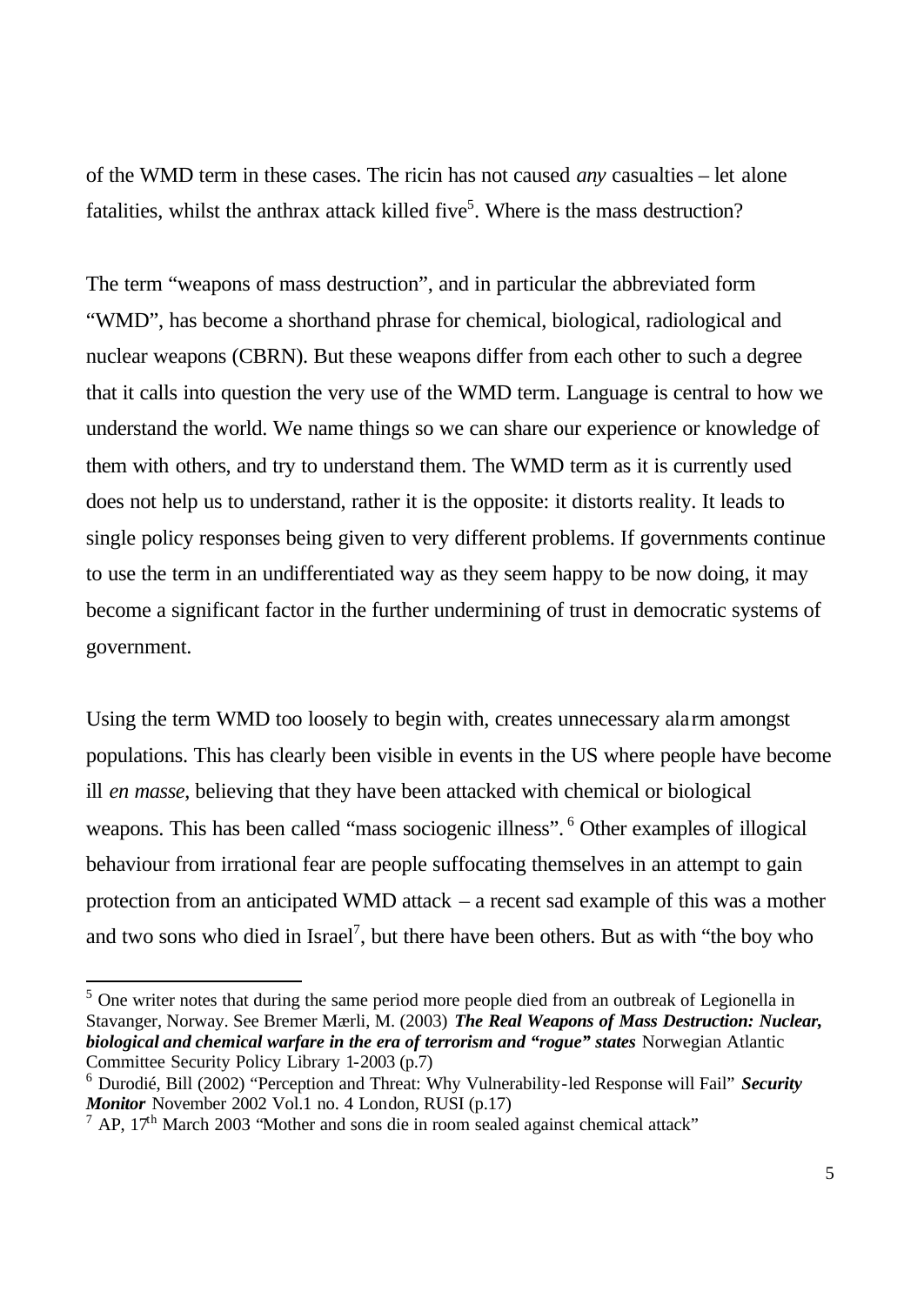cried wolf", eventually publics will stop reacting to such threat warnings with alarm, the reaction will become indifference and ultimately contempt. The widespread ridicule of the colour-coded terrorist warning system currently used by the United States government illustrates this clearly.

The danger is that eventually an attack will take place and the warning system will not work because people will have stopped taking any heed of it. Another danger lies in the cynicism with which publics are now treating governments' claims on the WMD capability of other states, as a result of the 'missing' WMD in Iraq. A nuclear-armed Iraq under Saddam Hussein was a terrifying prospect that both the US and UK governments rightly feared. But believing that evidence of a nuclear programme wasn't enough, the US and UK tried to persuade the world that Saddam had chemical and biological weapons, as he had had in the past. When the expected stockpiles of these weapons (that never constituted a severe threat to Europe or North America) failed to materialise after the war, the cynicism it created will close down future policy options to stop the proliferation of nuclear weapons – something that should concern us greatly.

Before we go on to consider the actual weapons that are described as WMD, it is worth considering the history of the term.

#### **The etymology of a flexible term**

Throughout the Cold War the term "Weapons of Mass Destruction" was associated with nuclear weapons, but it appears not to have started out this way. According to *Wikipedia*, the online-collaborative encyclopaedia, the phrase originated in 1937 in British press reports of German bombing raids on Spanish cities during the Spanish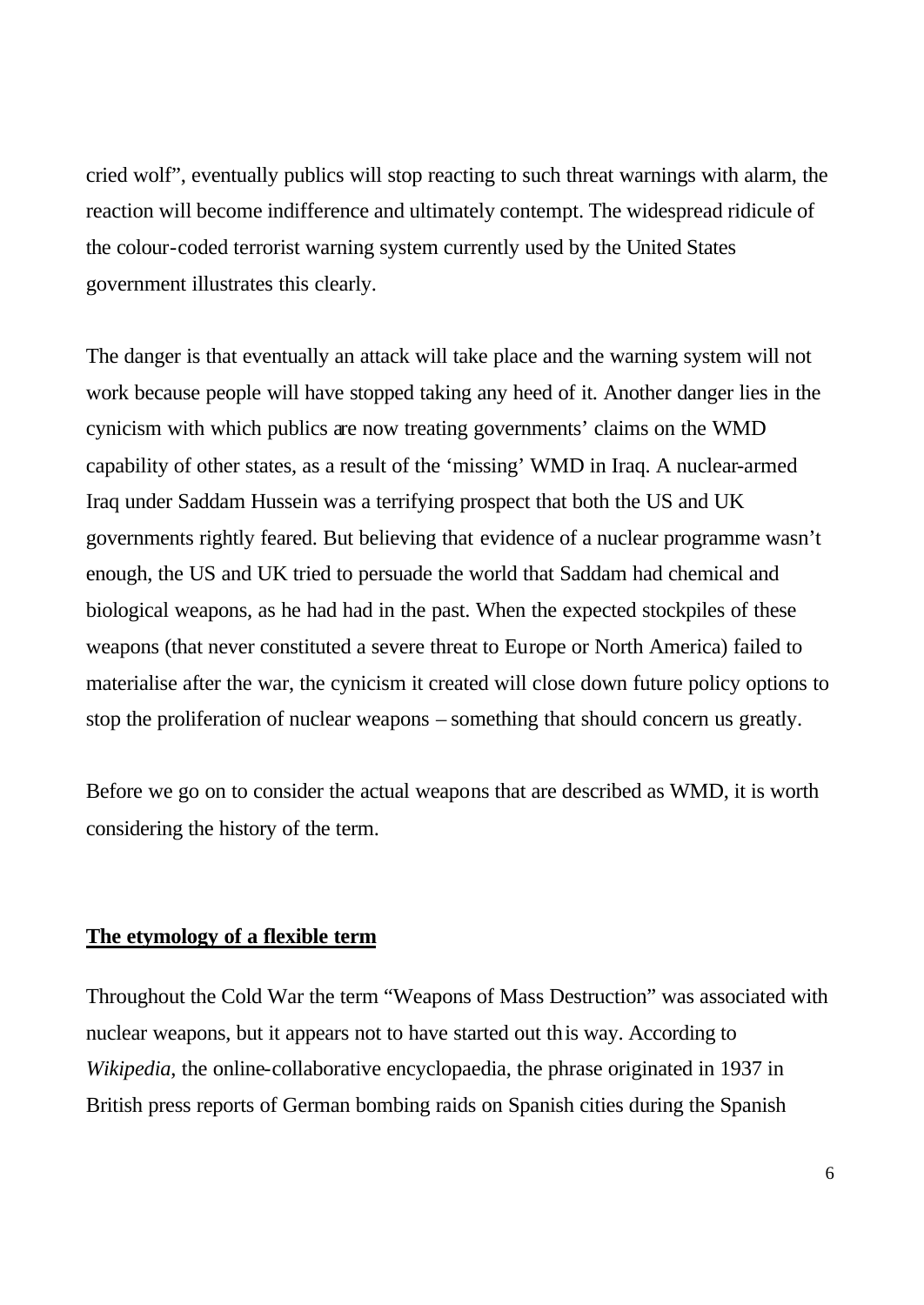Civil War.<sup>8</sup> An etymology website, *WordOrigins.org*, agrees with this and makes specific reference to the *Times* of London on 28 December 1937, where it was written: "Who can think without horror of what another widespread war would mean, waged as it would be with all the new weapons of mass destruction?"<sup>9</sup> Therefore the earliest uses of the term appear to have focused on destruction caused by conventional weaponry.

Only after WWII did the term become associated with nuclear weaponry, and was used predominantly within the arms control and defence communities. At the strategic level during this period, the blurring of the distinction between nuclear weapons on the one hand, and chemical and biological on the other, began. Chemical and biological weapons were seen by some as "the poor man's atomic bomb"; a way that developing countries could counter the nuclear arsenals of the superpowers. This fitted the deterrence concepts of the time but it "blurred the distinctive attributes of, and difference amongst nuclear, biological and chemical weapons."<sup>10</sup>

Yet, this blurring was also taking place on the tactical level. NATO has long used the abbreviation NBC (nuclear, biological, chemical). Although this term does not suggest the comparative scale of destruction that 'WMD' does, it still lumps together the three different types of weapons because of the similarity in the ways that military forces attempt to protect themselves from these weapons. Clearly there is no way to shield troops who are in the kill zone of a nuclear explosion, but in Cold War scenarios of NATO fighting Warsaw Pact troops on the plains of Northern Europe it was thought that the troops must be prepared to fight in areas affected by radioactive fallout and

 8 http://en.wikipedia.org/wiki/Weapon\_of\_mass\_destruction; see also http://news.bbc.co.uk/1/hi/uk/2744411.stm

<sup>9</sup> http://www.wordorigins.org/wordorw.htm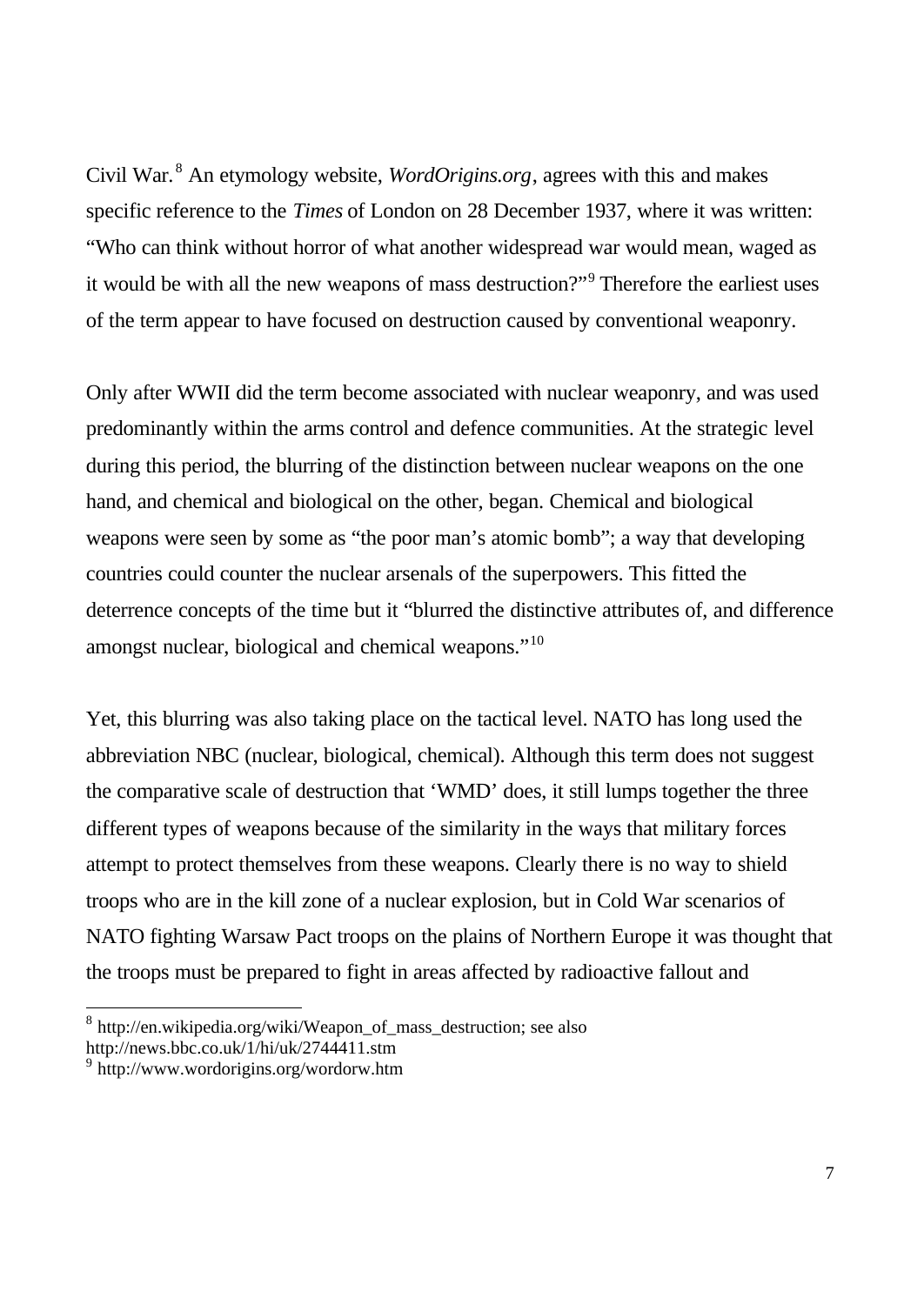contamination. The respirators and suits that give limited protection against radioactive particles, were designed to also protect soldiers against possible Soviet chemical or biological weapons. Therefore for those within professional military circles, the tactics and equipment needed for fighting in NBC environments tended to lead to the grouping of nuclear, biological and chemical weapons together.

The institutionalisation of WMD as meaning nuclear, biological and chemical weapons, came with UN Security Council Resolution 687 in 1991, which mentions Iraq's chemical and biological weapons and also its attempts to gain nuclear weapons and then states:

"Conscious of the threat that all weapons of mass destruction pose to peace and security in the area and of the need to work towards the establishment in the Middle East of a zone free of such weapons".<sup>11</sup>

Nevertheless, WMD after the Gulf War of 1991 was still predominantly linked to state actions (Iraq), rather than the fear of terrorists using these weapons. An editor of a leading Australian newspaper noted that in that paper, after infrequent appearances of the term "WMD" from the Gulf War onwards, there was a sudden 'spike' in the usage in the late summer of 1998 when al-Qaeda attacked the American embassies in Kenya and Tanzania.<sup>12</sup> This suggests that the media began connecting WMD and terrorism before September 11, although it was those horrific events that brought WMD to the level of everyday use around the world that we are witnessing now.

<sup>10</sup> Reichart, John F. (2001) "Adversary Use of NBC Weapons: A Neglected Challenge" *Strategic Forum* No. 187 December 2001 Institute for National Strategic Studies, National Defense University (p.1-2)

<sup>11</sup> UN S/RES/687 (1991), 8 April 1991

<sup>12</sup> Carroll, Vic **"**Some words can make a war cry foul" *Sydney Morning Herald* 28 May 2003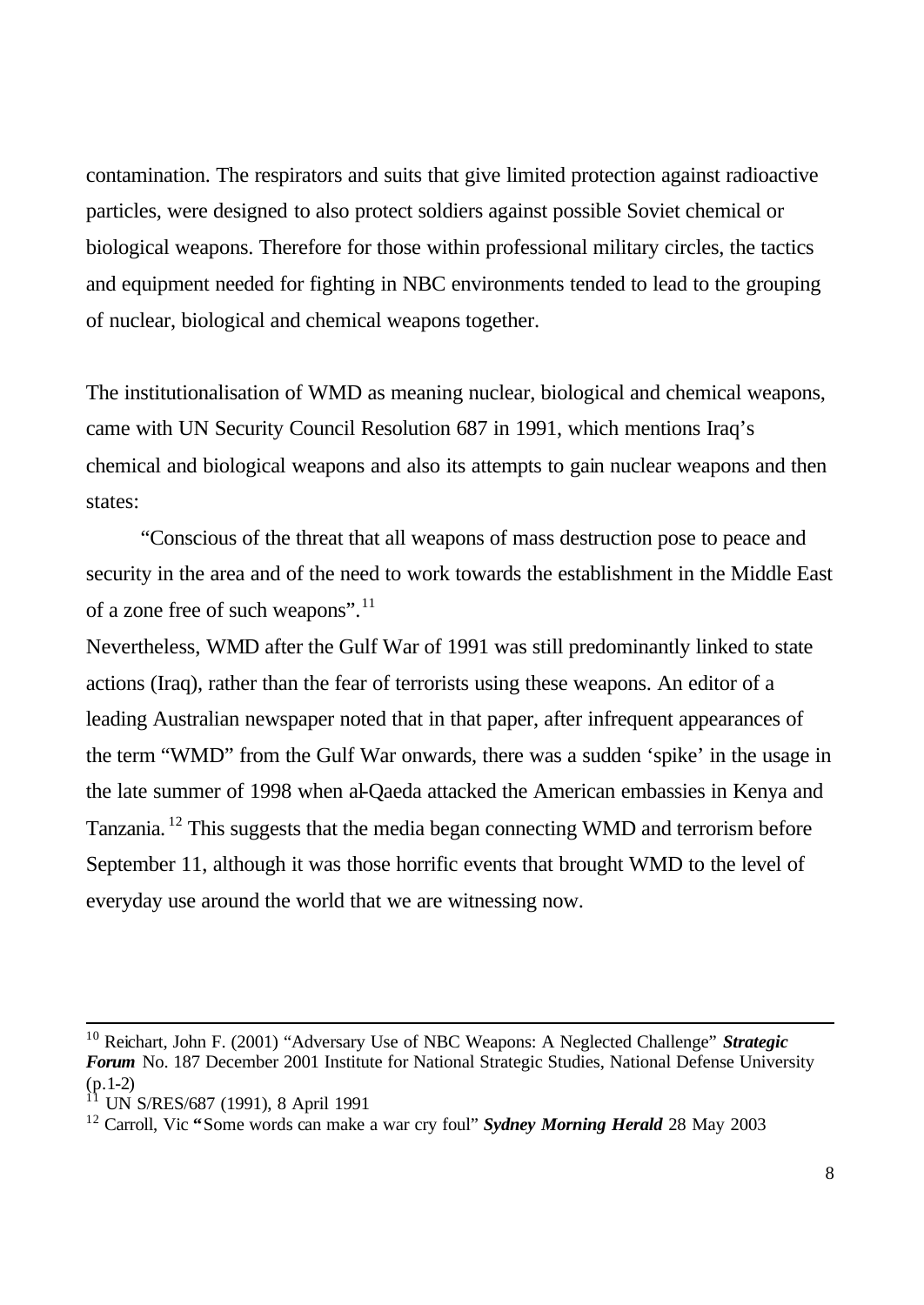This then is a brief history of how "WMD" became one of the most common phrases heard globally in discussions on international politics. The US has a policy on WMD, as the EU now does, yet neither of these important documents attempts to differentiate between the different types of weapons that are considered to be WMD. What has developed is a "one-size-fits-all" policy approach, but as will be shown below, we are talking of weapons that differ hugely in size – suggesting that if the policies fit at all, they will fit badly.

# **Nuclear**<sup>13</sup>

Certain advances in military technologies have radically altered the way mankind fights and hence history itself: the stirrup that allowed horses to be used in combat rather than just as a method of getting to the battlefield; the English Longbow that allowed the opposition to be killed at great distance; gun-powder; the machine gun; the tank. All of these technological advances changed history, but none threatened to end it in the way that the splitting of the atom did in 1945. Nuclear weapons have been used on only two occasions in warfare, on Hiroshima and Nagasaki where two bombs killed around 250,000 people. Man has developed many other ways to create carnage amongst his fellow men – but nothing even approaches atomic weapons' power to destroy.

*Types of nuclear weapon*: There are two main types of nuclear weapon, those based on fission – the splitting of atoms – and those based on fusion – the putting of two atoms together. The original nuclear weapons were all fission bombs using the uranium isotope U-235, and then later using the plutonium isotope Pu-239. A refinement of a plutonium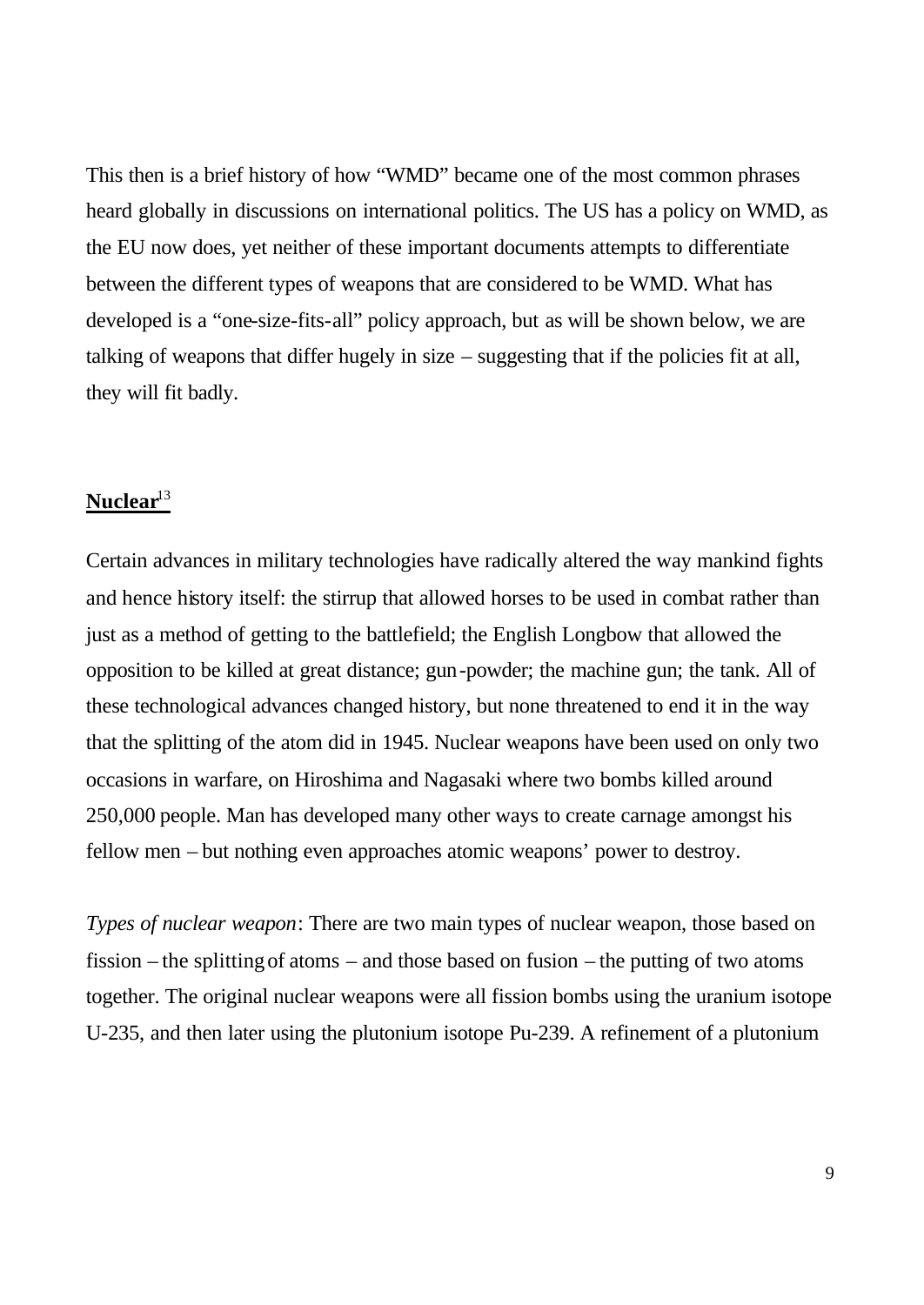fission bomb is called a boosted weapon. Here, at the moment of detonation, fusion material is added to the plutonium core. The energy released by the splitting of the Pu atoms is enough to begin fusing the very light nuclei of the fusion material (isotopes of hydrogen – tritium and deuterium). The fusion process releases yet more energy which, in turn, leads to the fission of more Pu-239. This has a multiplying effect on the amount of energy released in the explosion – meaning that typically for the same weight of fissile material, the bomb can be ten times as powerful as a simple fission device. The bomb that destroyed Nagasaki on 9 August 1945 had an explosive power of 20 kT (kilotonnes – one kilo-tonne being the equivalent of 1000 tonnes of TNT explosive). Boosted weapons can have explosive powers of 500 kT; in other words, the equivalent of 25 Nagasaki weapons being used at once, and enough to destroy a large city completely.

The only weapons with even more destructive power than this are hydrogen bombs – often referred to as thermonuclear weapons. Thermonuclear weapons have a fission weapon in them, and the explosion of this creates the heat and pressure necessary to begin the fusion of hydrogen isotopes. This process is essentially what gives the sun its power. Vast amounts of energy are released in the fusion process. In 1962 the Soviet Union exploded a fusion device at its test area on Novaya Zemlya with the force of 60,000 kT or 3,000 Nagasaki bombs. This is far more power than is necessary to destroy the largest cities on earth and every living thing in them.

Quite clearly, there are big differences between different types of nuclear weapons. Through the Cold War nuclear weapon designers did not just design large weapons for destroying the enemy's cities, industrial capability, and hopefully the opposing nuclear

<sup>13</sup> Major sources: Barnaby, F. (2003) *How to Build a Nuclear Bomb and other Weapons of Mass Destruction* London, Granta Books; FAS (1998) "Nuclear Weapons Design" *Special Weapons Primer* www.fas.org/nuke/intro/nuke/design.htm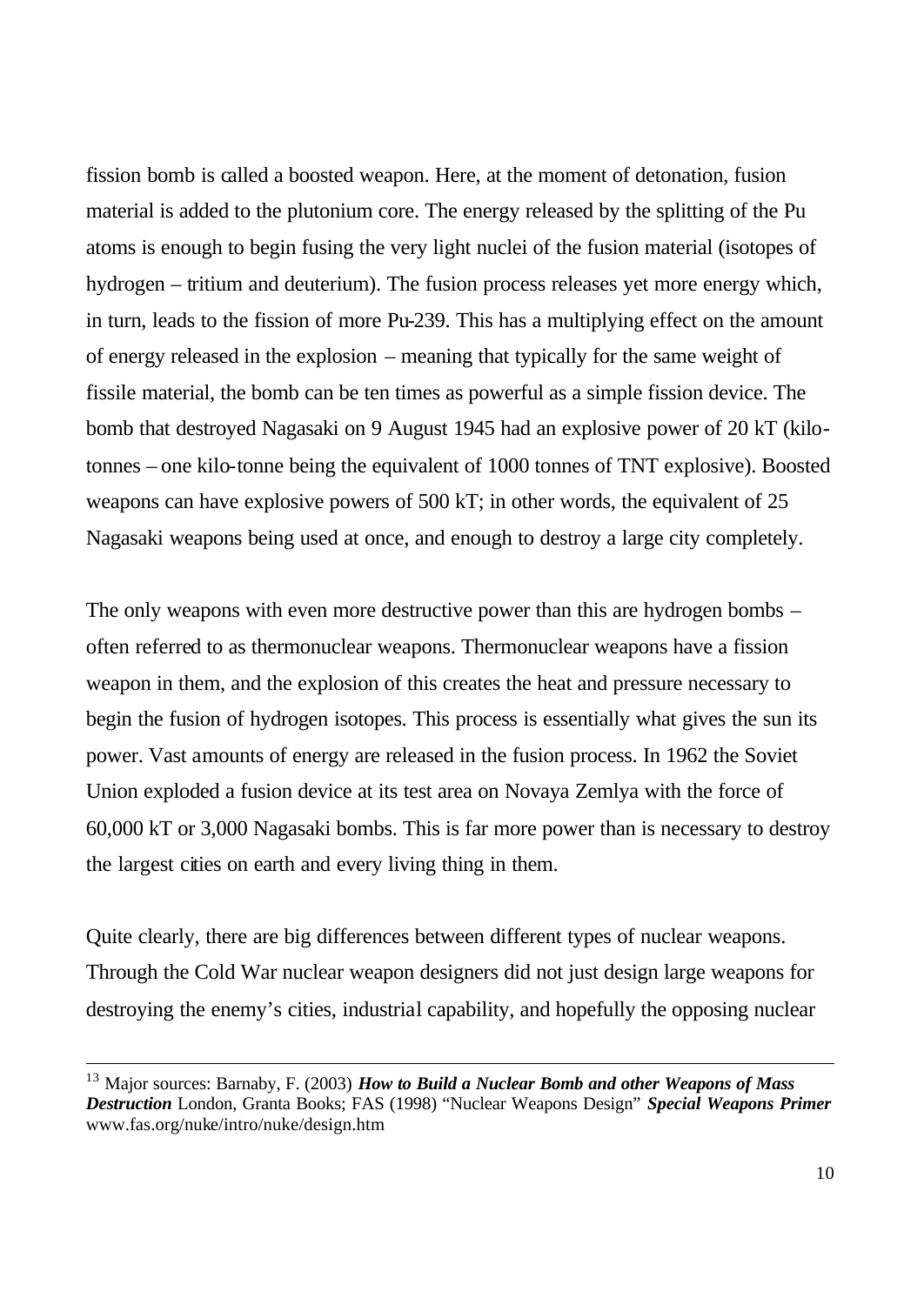forces; they also designed small nuclear devices for all sorts of tactical battlefield roles. These included nuclear artillery shells, torpedoes, nuclear depth-charges for use in antisubmarine warfare, and nuclear demolition charges for destroying infrastructure such as large bridges to deny their use to enemy forces.

*A nuclear explosion*: When a nuclear weapon explodes there are sequential and distinct bursts of energy, following each other very rapidly but with differing effects. The first is of ultraviolet light, followed by a second of thermal energy. This heat wave will kill or seriously burn all those exposed for some distance (depending on the size of the bomb and climatic conditions) and will also start fires – a previously underestimated part of the destructive power of nuclear weapons.<sup>14</sup> It is the thermal radiation that accounts for the horrific burns that are well known from pictures of the immediate aftermath of the Hiroshima and Nagasaki bombs. The third burst of energy is the blast wave which demolishes buildings and structures. In urban areas it would not be the actual blast wave itself that would kill, but its indirect effects – as buildings fall onto their occupants and debris is hurled outwards at great speed. After the forces of the explosion – the heat and pressure wave have passed – the slower effects of radiation will become apparent. The mushroom cloud caused by the bomb sucks up huge amounts of dust and other matter into the atmosphere. These are rendered radioactive by the energy of the explosion. The cloud will move with the direction of the wind and these particles and nuclear fission products will slowly fall back towards the earth, contaminating with radiation all that they come into contact with. If exposed to high doses of ionising radiation, people will exhibit symptoms of radiation sickness within minutes and most deaths will occur within a couple of months. Those who are contaminated by lower doses may see effects such as

 $\overline{a}$ 

<sup>&</sup>lt;sup>14</sup> Eden, Lynn (2004) "City on Fire" **Bulletin of Atomic Scientists** January/February 2004 Vol. 60 No.1 pp.33-43 (available at http://www.thebulletin.org/issues/2004/jf04/jf04eden.html accessed 20 Feb. 04)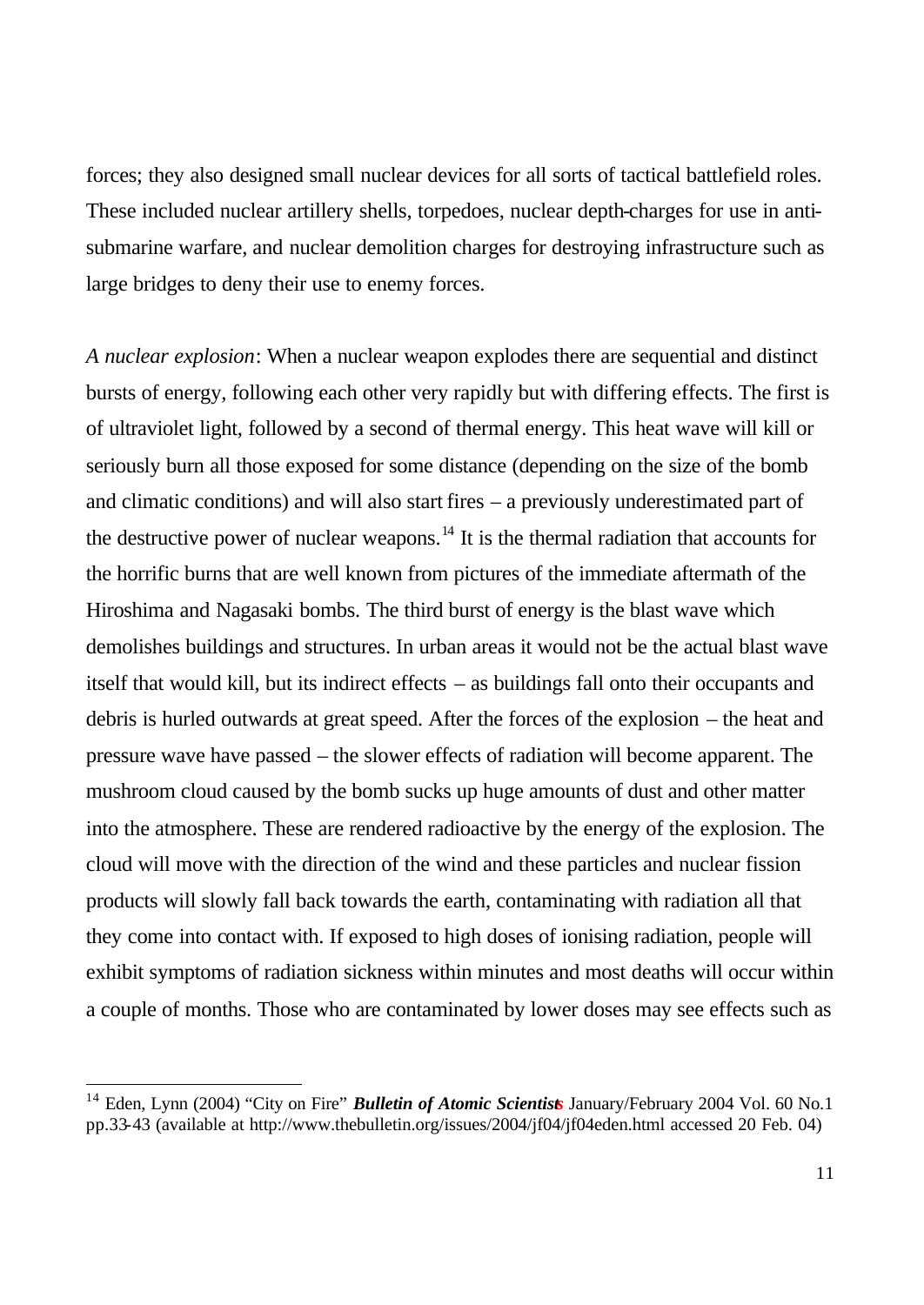leukaemia within a couple of years – but some types of resulting cancer may only become apparent many decades later.

*Building a nuclear weapon*: Fusion weapons rely on complex technology and difficultto-obtain materials. They have only been produced by states with advanced nuclear weapons programmes, and therefore it is not thought that a non-state actor could produce one. Fission weapons are relatively simple in comparison, but this is not the same as saying that they are simple to produce. Iraq had a nuclear weapons programme from the mid-1970s up to the 1991 Gulf War (and in a very limited way beyond, due to UN sanctions). It is now known that Libya had a nuclear programme for well over a decade. Yet neither of these countries managed to produce a nuclear weapon. The US Congress Office of Technical Assessments estimated in 1993 that the minimum cost of an overt weapons programme producing one nuclear bomb a year would be USD 200 million<sup>15</sup>, and that Iraq probably spent 10 to 20 times this investigating various technical paths, and attempting to keep the programme covert (and still failed to produce a weapon).

If a state or non-state group was able to get fissile material, there are two main types of fission weapons that they could try and make. Firstly, there is the "gun" model, in which an amount of fissile material is 'fired' into a larger piece, the two together reaching critical mass where the nuclear chain reaction begins that leads to a nuclear explosion. This is a very reliable form of design, so much so that the engineers that produced "Little Boy", the gun-type bomb that destroyed Nagasaki, did not even test their design

<sup>&</sup>lt;sup>15</sup> Not only is this a "1993 price", not allowing for inflation, it should be underlined that this is for an *overt* programme. The assertive anti-proliferation stance taken by the US (and UK) since 9/11 will make it harder and harder for any state in the future to develop nuclear programmes. For states, it is questionable whether the political advantages of having nuclear weapons will outweigh the political advantages of NOT having them. It appears that Colonel Qaddafi may well have made this calculation.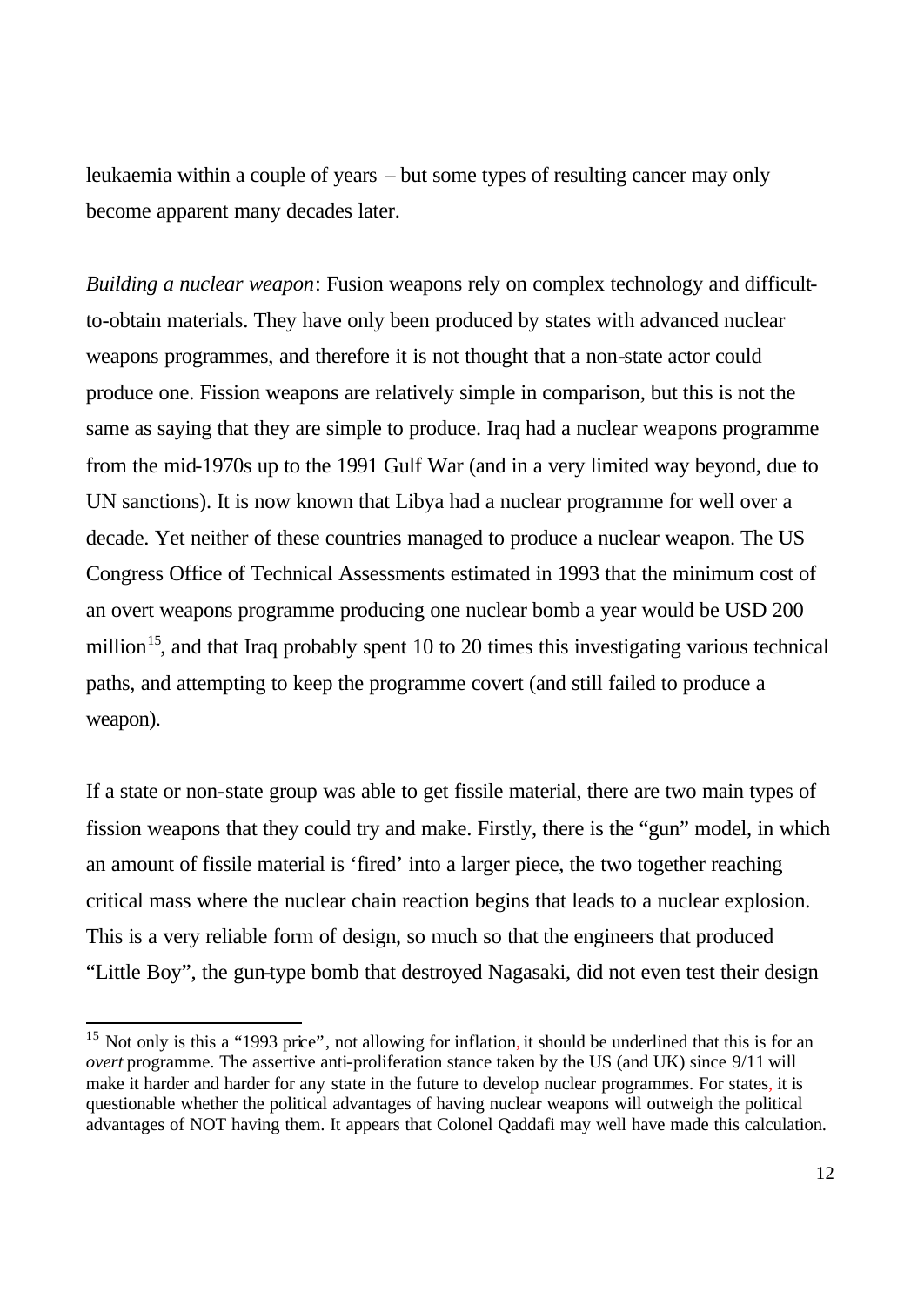before the weapon was used. This type of weapon needs highly enriched uranium (U-235) to work successfully. The second type of device is the "implosion" type. Here a ball of sub-critical fissile material is surrounded by high explosive (HE). When the HE explodes, the power of the explosion compresses the fissile material – making it smaller for the same mass – where, at the higher density, it becomes super-critical. The chain reaction begins and a nuclear explosion then occurs. Implosion devices can be built with either U-235 (as Iraq attempted) or with Pu-239 (as North Korea has done).

U-235 and Pu-239 are not commonly available substances. Pu is only produced in nuclear reactors, and is made by reprocessing uranium fuel. So to produce Pu a country needs to have nuclear reactors (as North Korea does). This would be virtually impossible for a non-state group, although the possibility of buying plutonium on the black market, or stealing it from a civilian reactor is not beyond the realm of possibility. Highly enriched uranium can be produced via various routes. Uranium is a naturally occurring element and can be mined, but the uranium-ore (the now famous "yellow-cake" – which is purified to produce uranium oxide:  $U_3O_8$ ) that can be dug up in many places around the world is far from usable and needs extensive refinement and enrichment. Naturally occurring uranium is only about 0.7 per cent U-235 – the rest being U-238. U-238 will not produce the supercritical mass that is needed to make a nuclear explosion, so the U-235 needs to be separated . This enrichment process is the technical crux of a weapons programme. There are different methods of doing this but they tend to rely on the difference in mass between the U-235 and U-238 atoms. Gas-diffusion is one method, but it requires vast amounts of electricity – gas-diffusion plants often having their own power plants. This makes it very difficult to do covertly. The second enrichment method, which has been used by Pakistan and was attempted by Iraq, is with gascentrifuges. The uranium is turned into a gas and then put into the centrifuge. Spinning at very high speeds the fractionally heavier U-238 atoms concentrate further out in the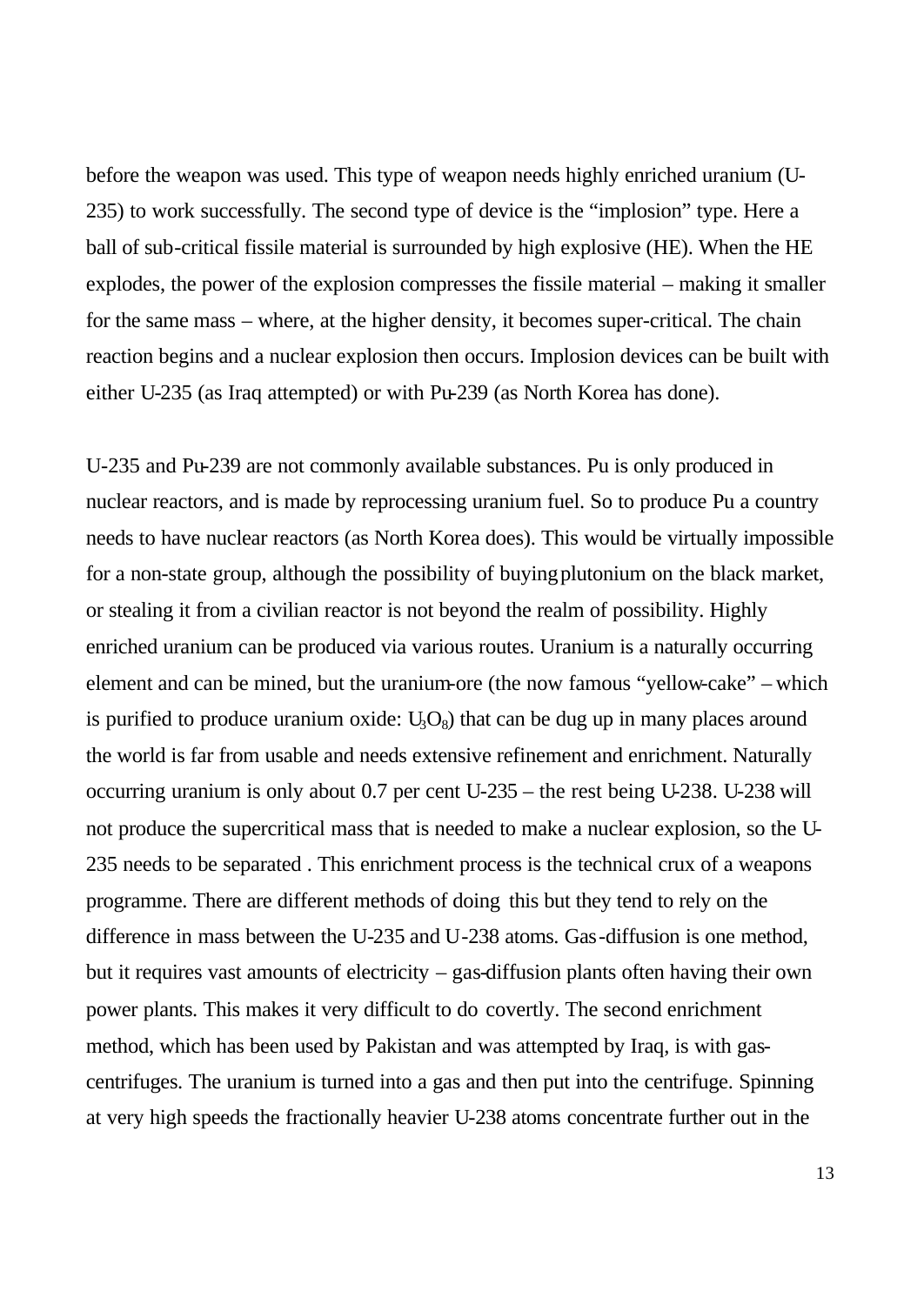centrifuge drums and can be separated from the lighter U-235 atoms. This is a slow process, as the uranium needs to be around 90 per cent U-235 to make it "weapons grade". The normal method is for a "cascade" of centrifuges that work in sequence, each enriching the uranium a little more. The centrifuges themselves need high precision engineering in materials such as carbon fibre and maraging steel. Building the centrifuges was clearly one of the main difficulties that the Iraqi nuclear programme faced, particularly with sanctions in place.

Once the fissile material has been produced or procured, the actual forming of it into the necessary shapes for the bomb is not technically complex, but still presents certain technical challenges that probably require access to very accurate machine tools.<sup>16</sup> The gun-type device is technically easier to produce than the implosion type, but necessitates highly enriched uranium, which may well be harder for terrorists to come by than plutonium, which is traded legitimately and internationally for use in civil reactors.

The "Nth Country Experiment" carried out in the US between 1964 and 67 showed dramatically that two post-doctoral physicists with access to a decent University library and some basic engineering support, but no confidential information, could produce a working nuclear weapon.<sup>17</sup> Many experts believe that a basic nuclear weapon is not impossible to manufacture for a well-organised, motivated and funded terrorist group.

<sup>16</sup> The Nobel laureate physicist, and member of the original Manhattan Project, Luis Alvarez has said that "if separated, highly enriched uranium is at hand, it's a trivial job to set off a nuclear explosion… even a high school kid could make a bomb in short order." See Stober, D. (2003) "No Experience Necessary" *Bulletin of Atomic Scientists* March/April 2003, Vol. 59 No.2 pp.56-63 (http://www.thebulletin.org/issues/2003/ma03/ma03stober.html accessed 23 Feb. 04) Other sources suggest that technical equipment is necessary such as "precision calibrated computer-guided machine tools (= 25,000 rpms) with laser-interferometer, air-bearing lathe, and artificial room ventilation with built-in air cleaner". Steinhausler, Friedrich (2003) "What it Takes to Become a Nuclear Terrorist" *American Behavioral Scientist* Vol.46, No. 6, February 2003 Sage Publications (p.792)  $17$  Sober, D. (2003) op. cit.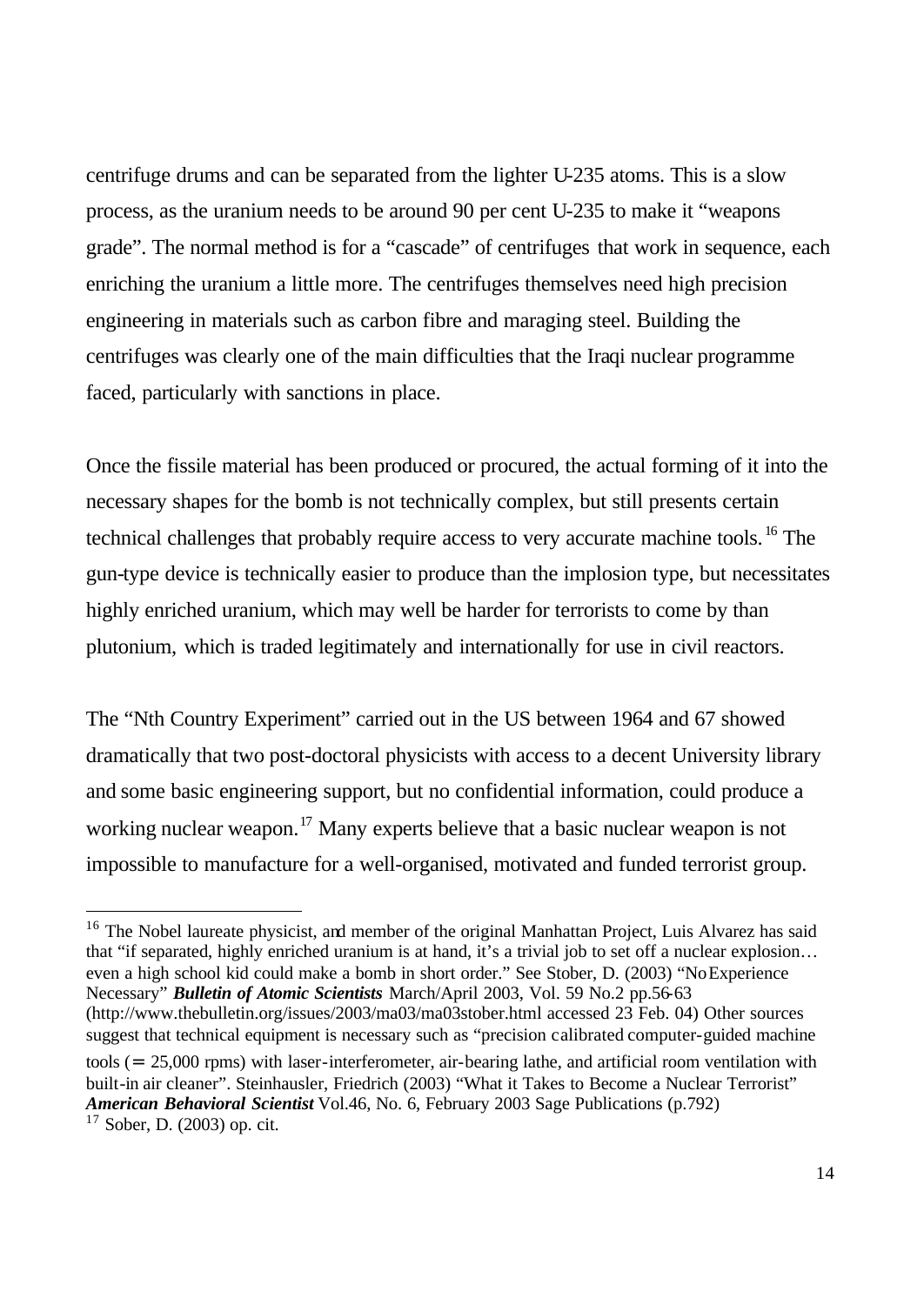The main obstacle lies in getting the fissile material, and that should therefore be the focus of anti-proliferation efforts that aim to stop non-state groups, as well as other states, getting these uniquely dangerous weapons – weapons that do indeed deserve the classification of "mass destruction".

# **Chemical** <sup>18</sup>

Chemical weapons (CW) were first used extensively in World War I. The horror of the effects of mustard gas, amongst other agents, led to the Geneva Protocol of 1925 banning CW (although some countries interpret it as meaning no first use of CW). Many of the earliest CW were common industrial chemicals that were known to have deleterious effects and were taken into military use – such as phosgene and hydrogen cyanide.

*Blister agents* such as mustard gas cause burns and blisters even at low exposures. Mustard gas does not necessarily kill, part of its military value is that it incapacitates large numbers of soldiers, entailing significant resources to evacuate and treat them. In the 1982-87 Iran-Iraq war both sides used mustard gas; in particular Iraq used it in an attempt to stop Iranian "human wave" attacks. The effects of mustard gas are not instantaneous, they can take up to 12 hours to develop, so scientists went on to develop blister agents that begin to work on contact – lewisite being the most prominent.

*Nerve agents* began to be produced in Germany in the 1930s and were developed by many countries during WWII, but fortunately never used. Nerve agents are split into V-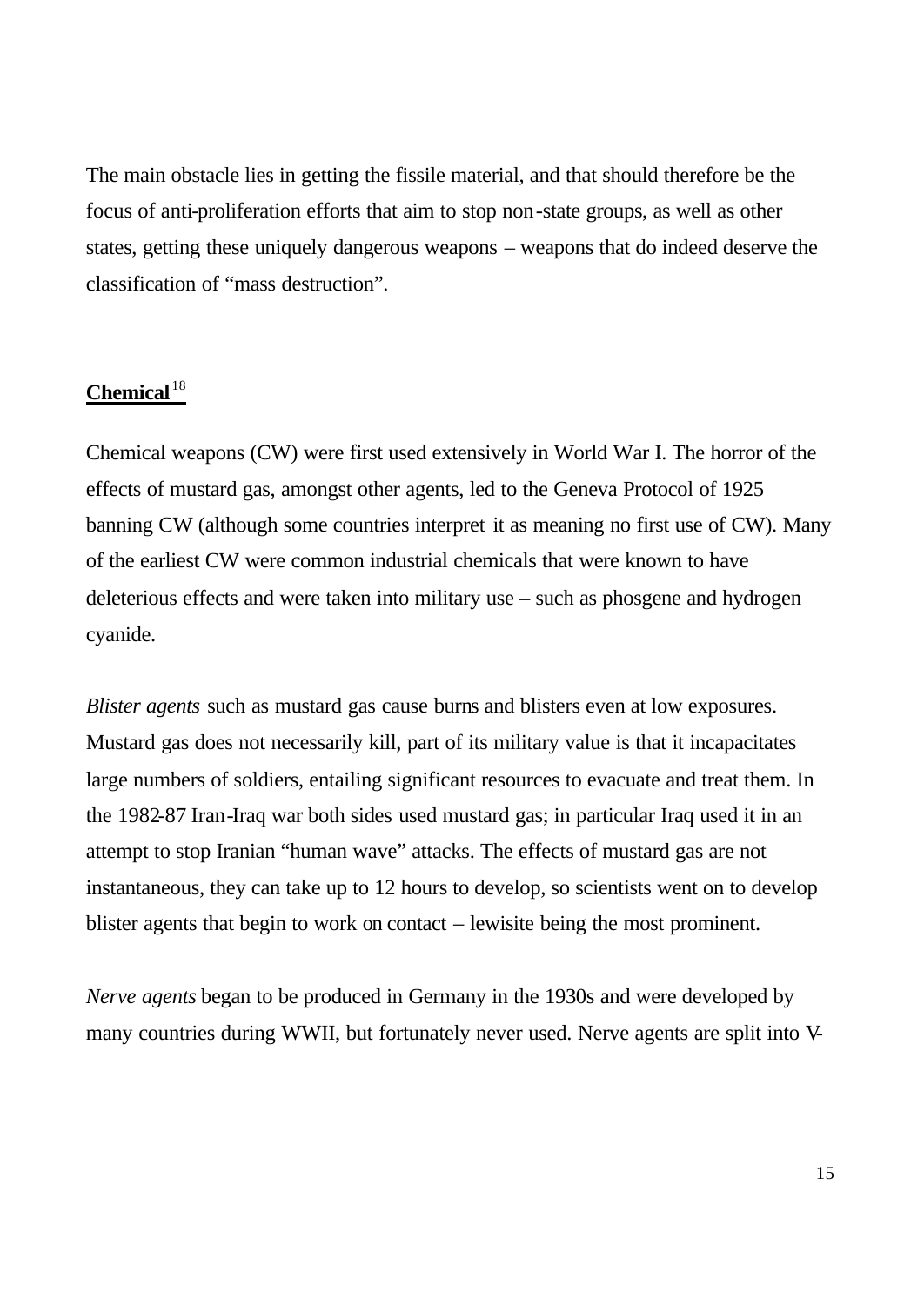and G-type agents. G agents (such as tabun and sarin) tend to work by being inhaled, whilst V agents (such as VX) can be absorbed through the skin. V agents tend to be longer lasting and more deadly. Nerve agents act by paralysing nerve cells (neurons): an enzyme called acetylcholinesterase is necessary to allow neurons to function, the nerve agent inhibits this enzyme from working and very soon the neurons can no longer send the messages from the brain to the rest of the body. Tiny doses of nerve agent can kill, for example a drop of VX the size of a pinhead will lead to death within 20 minutes. Iraq used nerve agents during its war with Iran, but the most horrific use of the weapons was by the Iraqis against the civilian population of the town of Halabja in the Kurdish area of Iraq, on 16 March 1988. The attack used aircraft and artillery and in addition to nerve agents, mustard gas and cyanide were also used. It is estimated that 5,000 men, women and children were killed.

The horrendous effects that nerve agents have on the human body are not in dispute, but whether chemical weapons should be termed "WMD" is. Their military utility is severely limited, as was discovered in WWI. Gas attacks depended on the wind – it was not unknown for the wind to change and blow the gas back onto the attacking side's own troops. Even if the gas did strike the enemy, the effects were only limited: approximately two to three per cent of those gassed on the Western Front died from the effects, whereas those injured by 'traditional weapons' were 10 to 12 times more likely to die. Some chemical agents are also difficult to deliver – if fired in artillery shells the explosion on impact tends to immolate the agent.<sup>19</sup> In modern warfare the utility might increase by using them not against frontline troops (where they are also a danger to your

<sup>&</sup>lt;sup>18</sup> Major sources: Barnaby (2003) op. cit. (chp.3); Organisation for the Prohibition of Chemical Weapons (2003) *Basic Facts on Chemical Disarmament* The Hague, OPWC; FAS (1998) "Chemical Weapons – Introduction" *Special Weapons Primer* (www.fas.org/nuke/intro/cw/intro.html) <sup>19</sup> Easterbrook, Gregg (2002) "Term Limits: the meaninglessness of 'WMD'." *The New Republic* October 7, 2002 (p.23)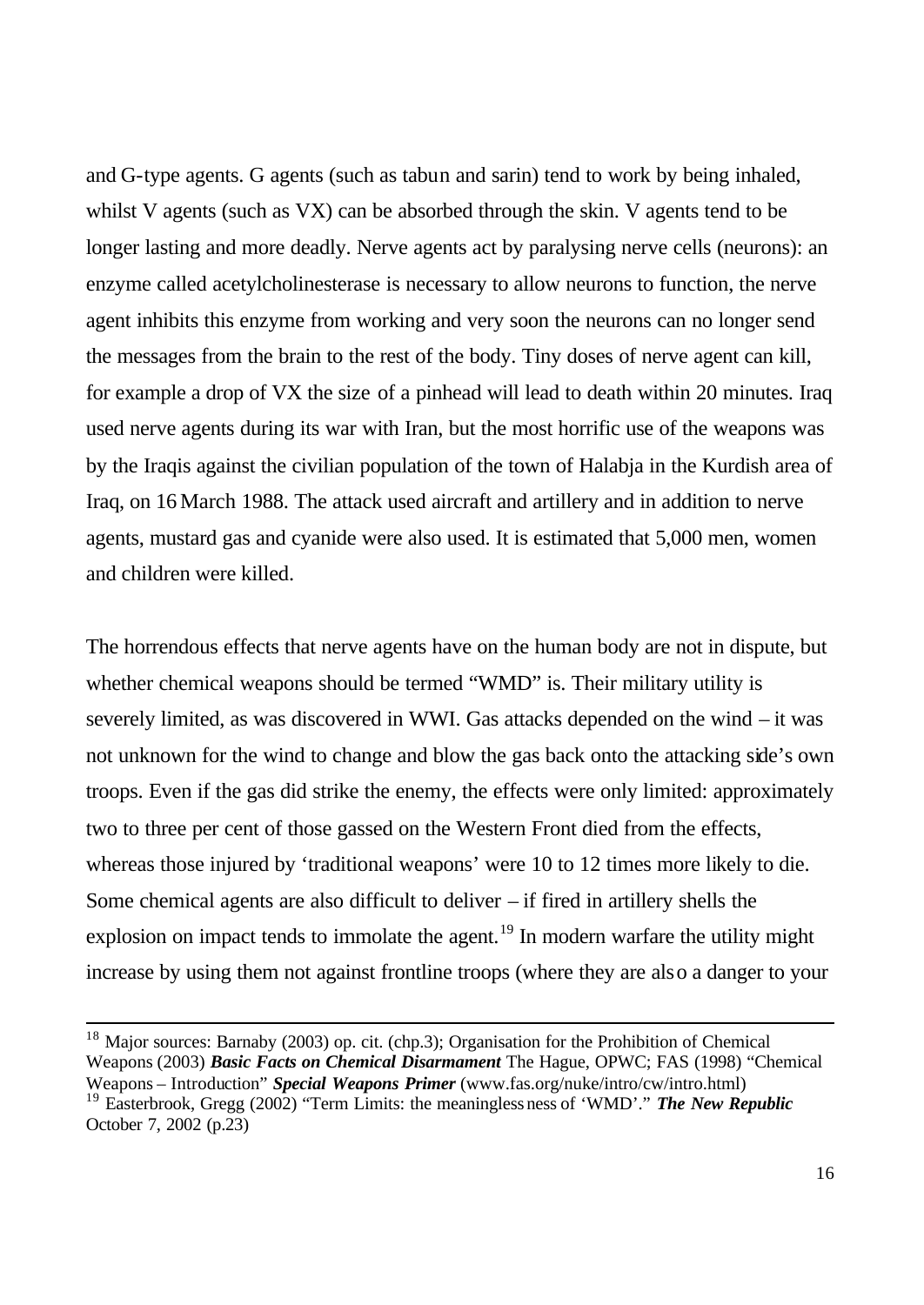own troops) but against the enemy's rear – attacking and disrupting the supply lines and reserves.<sup>20</sup> Yet it is arguable whether they represent more of a disruptive force than a destructive one when pitted against modern, well-equipped armed forces. NBC suits and respirators offer troops protection from these weapons, and for instance the American main battle tank, the M1 Abrams, along with the M2 Bradley fighting vehicle, are pressure sealed, allowing them to operate in NBC environments.<sup>21</sup>

Chemical weapons remain a danger to civilian populations, but so do all weapons: Gregg Easterbrook writes that it is "hard to see a moral distinction between being killed by gas and being blown up."<sup>22</sup> There is some evidence that suggests that even against civilian populations, CW are not as destructive as might at first be assumed. The attack on Halabja took place over many hours and "Iraqi airforce planes made repeated, lowlevel, unopposed passes over defenceless civilians. Regular bombs and strafing would have caused similar slaughter."<sup>23</sup> It is perhaps worth remembering again at this point that the first use of the term "weapons of mass destruction" was in connection with fascist air raids using conventional weapons on Spanish towns such as Guernica. The type of attack suffered by the civilians of Halabja would not be possible against any population protected with even basic air defences. Since 9/11, governments around the world have become much more aware of these dangers; air space near cities is being more tightly controlled, more air-to-air defence capabilities are being kept at readiness, and the chances of strangers enquiring about crop-dusting planes (as Mohammed Atta did in Florida in February 2001<sup>24</sup>) without it being reported to the authorities seem remote.

 $\overline{a}$ 

 $^{20}$  see Reichart, John F. (2001) op. cit. (p.3)

<sup>&</sup>lt;sup>21</sup> Easterbrook, Gregg (2002) op. cit.  $(p.23)$ 

 $22$  ibid. (p.22)

 $^{23}$  ibid. (p.23)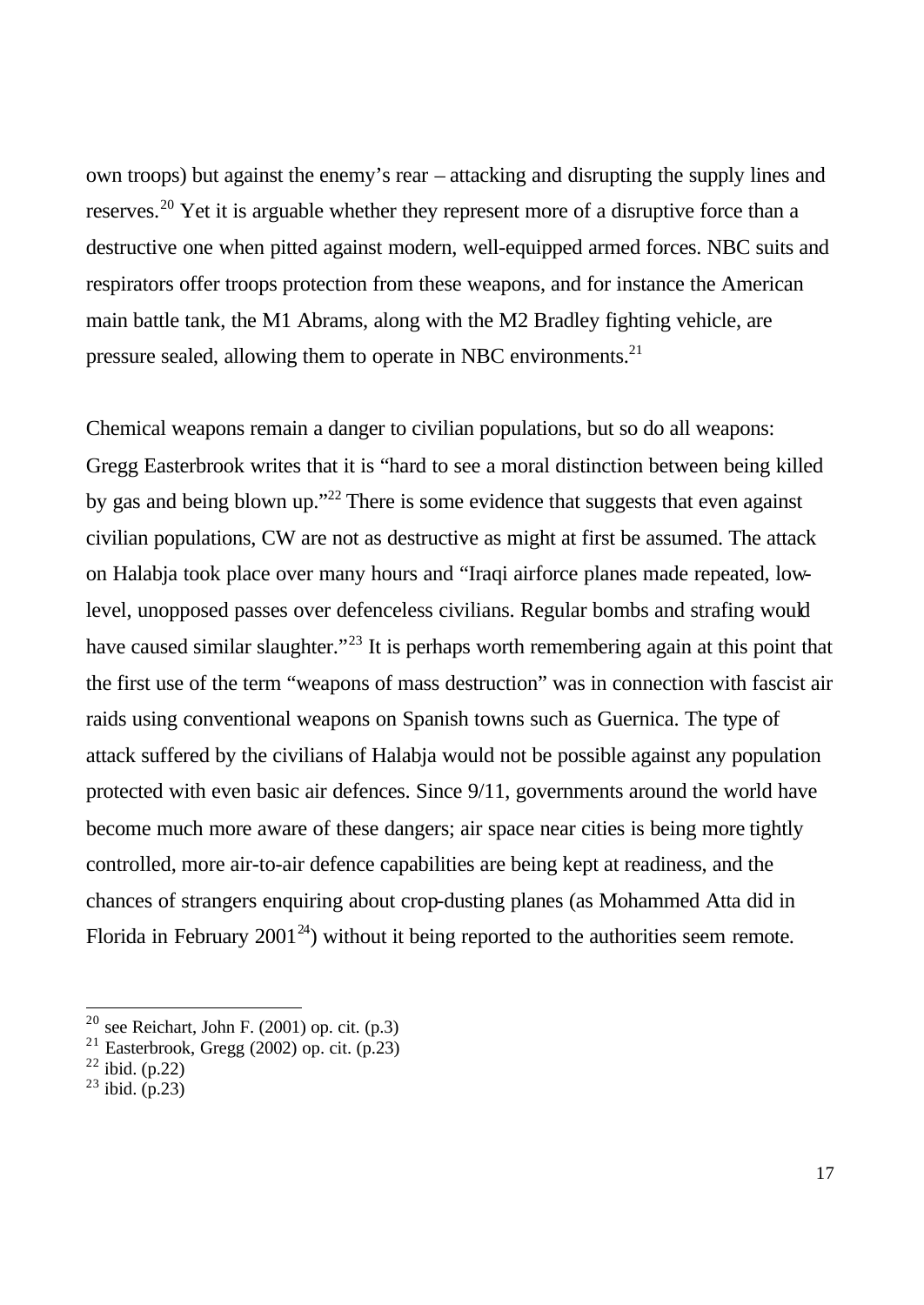Climatic and topographic conditions also greatly affect the effectiveness of the most dangerous nerve agents, as do basic civil defence precautions. The US Congress Office for Technology Assessment notes that:

"medium to large-scale attacks with chemical weapons (e.g. tens of tons) may kill many more unprotected people (e.g. thousands) than would the equivalent amount of high explosives. On the other hand, the many uncertainties involved in dispersing chemical agents efficiently – as well as the effectiveness of relatively simple civil defence measures (e.g. wearing gas masks and remaining inside living spaces that are sealed off during attack) – could keep casualties relatively low".<sup>25</sup>

The same study suggests that 1,000 kg of sarin, delivered by aeroplane "assuming a highly efficient, line source delivery" against an unprotected city could in the optimum conditions (a clear, calm night) kill between 3,000 and 8,000 people. But if the same attack was launched on a clear, sunny and breezy day the effect could be lowered to the death of between 300 and 700 people. <sup>26</sup>

A study for the US War College on the use of chemical weapons in the Iran-Iraq war concluded that the death/injury rates even with Iraq using relatively advanced nerve agents like sarin: "further reinforces the position that we must not think of chemical weapons as 'a poor man's nuclear weapon'. While such weapons have great psychological potential, they are not killers or destroyers on the scale of nuclear or biological weapons."<sup>27</sup> Their conclusion can be supported by the case of a terrorist attack using sarin nerve agent: the 20 March 1995 attack on the Tokyo subway carried

<sup>&</sup>lt;sup>24</sup> Corbin, J. (2002) *The Base: Al-Qaeda and the changing face of global terror* London, Pocket Books (p.189)

<sup>25</sup> US Congress, Office of Technology Assessment (1993) *Proliferation of Weapons of Mass Destruction: Assessing the Risks* Washington DC, US Government Printing Office (p.62)  $^{26}$  ibid. (p.54)

<sup>27</sup> Pelletiere, S. and Johnson, D. (1990) *Lessons Learned: The Iran-Iraq War* Carlisle Barracks PA., Strategic Studies Institute – US Army War College (p.102)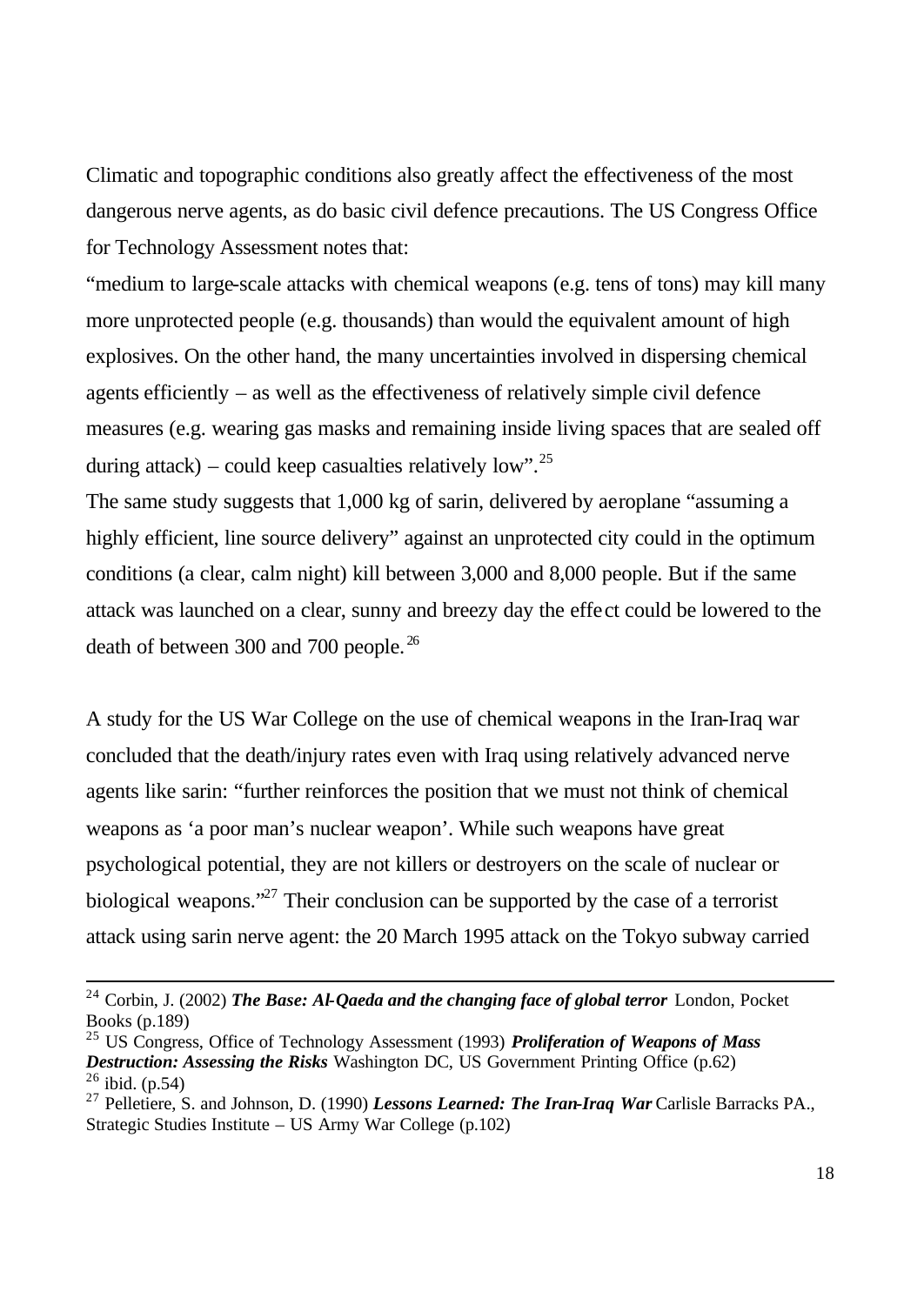out by the Aum Shinrikyo. <sup>28</sup> This attack killed 12 and injured 5,500. It was a cruel and bizarre act, but it was not an act of mass destruction – plenty of suicide bombings in Israel have killed more. The Aum cult was bizarre in its beliefs, but very organised in its actions. It recruited graduates from the best universities and developed businesses that made large amounts of money. It is believed that as early as March 1990 they decided to make chemical and biological weapons. They sprayed Japanese parliamentarians with botulinum toxin (to no effect) in April 1990, they sent teams to the then Zaire to collect samples of the Ebola virus, and they bought a huge ranch in the remote outback of Australia where their experiments resulted in piles of dead sheep. The first sarin attack was on 27 June 1994, when Aum members drove a truck loaded with sarin into the city of Matsumoto. Seven people died and 250 were hospitalised, but the Japanese authorities misdiagnosed the symptoms and decided the cause was an insecticide. Including the Matsumoto attack, Aum launched nine attacks with chemical and biological agents before the Tokyo attack, and even another two afterwards.<sup>29</sup> The Tokyo attack took place at 7.45 am, and it was not until 10.30 am that one emergency doctor finally realised that the hundreds of people being brought to hospitals were exhibiting symptoms of a nerve agent attack. And only at 1.30 pm did the first emergency personnel using military chemical protection suits arrive on the scene. The group did not weaponise their sarin well and the climatic conditions of the subway also worked against the vaporisation of the agent; otherwise many more could have been killed. But the fact that this group – who had access to such large amounts of capital (both financial and intellectual) and had been allowed the opportunity to do numerous tests in relative peace – were unable to cause more injury to unprotected and unprepared civilians (including a badly organised and prepared emergency response) than they did,

<sup>28</sup> The information on the Tokyo attack is taken from Benjamin, D. and Simon, S. (2002) *The Age of Sacred Terror* New York, Random House. (pp.432-439) and Barnaby, F. (2003) op.cit. (p.64) <sup>29</sup> Bremer Mærli, M. (2003) op. cit. (p.8)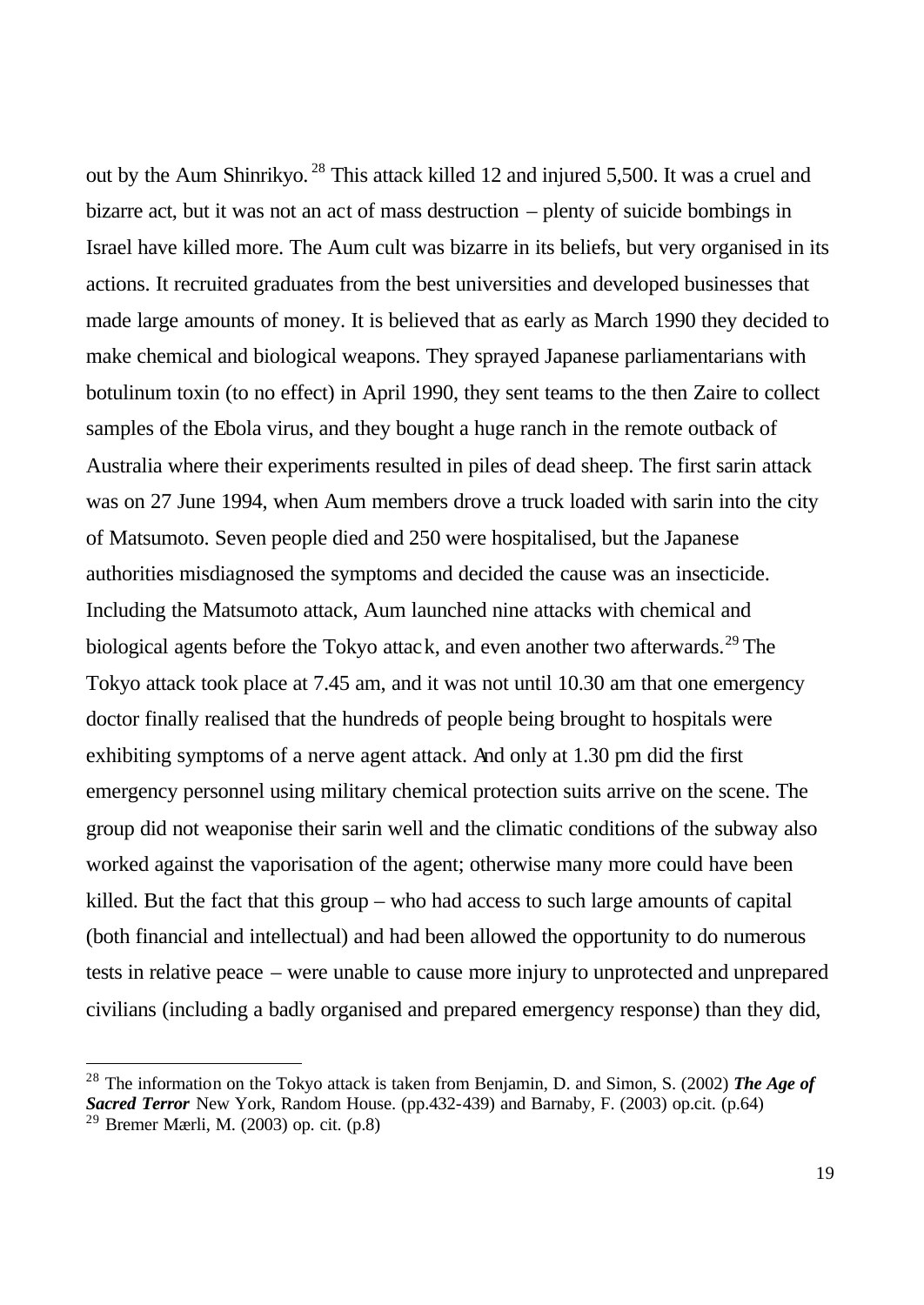suggests that chemical weapons are really not weapons of mass destruction. A good comparison would be with the February 2004 bombing on the Moscow subway – probably carried out by Chechen separatists – which would have been simpler to organise and a fraction of the cost, but resulted in far more devastation and loss of life.

# Biological<sup>30</sup>

 $\overline{a}$ 

Biological weapons (BW) have a long history in warfare. In medieval times and even earlier, the bodies of plague victims were hurled by catapult over the walls of besieged cities, wells and other water sources were contaminated with animal carcasses or worse. In 1793 British troops in North America gave blankets taken from smallpox victims to Native Americans, leading to the decimation of many tribes. There was some very limited use in WWII, but mercifully the anthrax that Great Britain weaponised was never used.

Biological weapons can be classified by the organisms that they contain: *Bacteria* – single-cell free living organisms (that cause diseases such as: anthrax, plague, cholera), can often be treated with antibiotics; *Viruses* – organisms dependent on living cells in order to replicate (e.g. smallpox, Ebola, polio), generally cannot be treated with antibiotics; *Rickettsiae* – micro-organisms with certain traits of both bacteria and viruses (e.g. Q-fever, typhus), susceptible to antibiotics; *Chlamydia* – intracellular parasites, like viruses they need living cells for multiplication but are susceptible to antibiotics; *Fungi* – primitive plants that reproduce by forming spores which can spread diseases (e.g. coccidiomycosis); *Toxins* – poisonous substances derived from plants (e.g. ricin).

<sup>30</sup> Main sources: Barnaby (2003) op. cit. (chp. 2); FAS (1999) "Biological Weapons" *Special Weapons Primer* (www.fas.org/nuke/intro/bw/intro.htm)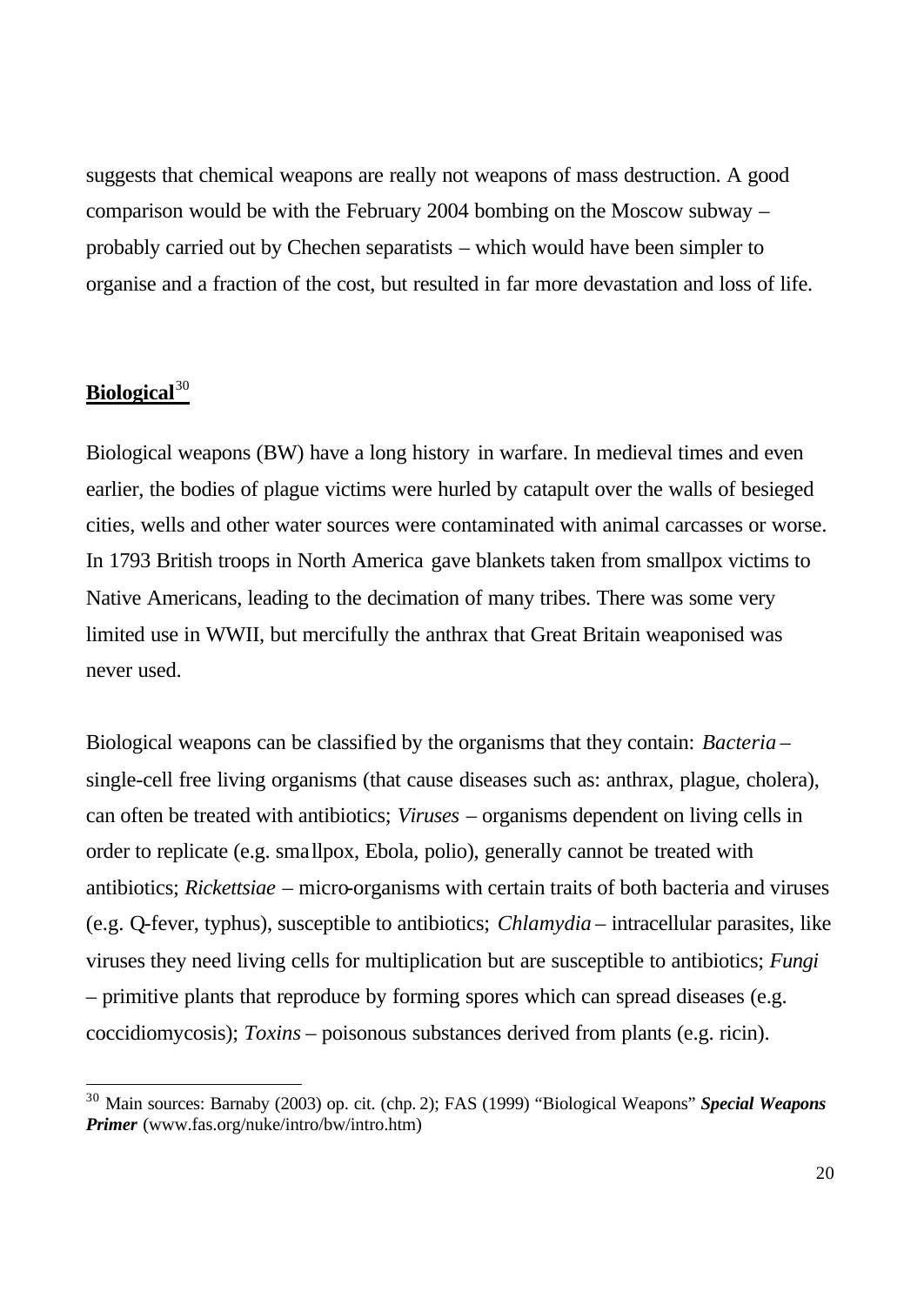Many of the diverse biological agents that are often listed  $3<sup>1</sup>$  remain more 'potential weapons' than current weapons – any unpleasant infectious disease is a potential BW. The most suitable tend to be pathogens that can withstand environmental stresses, or can be dried (desiccation) to enable better weaponisation. One frightening fact is that modern bio-science now allows genetic manipulation to promote these properties, meaning that pathogens which in the past have not been easy to deploy as some form of weapon, might well become so in the future.

Biological weapons have a limited battlefield utility, very few pathogens produce symptoms in less than 24 hours, for example inhalation anthrax does not begin to cause symptoms for between one and six days. Clearly this is not a way to stop an armoured attack, but arguably they have some strategic use if they could be delivered behind enemy front-lines where they could cause havoc amongst reserves and supply personnel. Most large countries had BW programmes during the Cold War but gave them up as an offensive weapon due to BW being too unpredictable to serve any military purpose. The superpowers in particular had nuclear weapons if they needed to cause devastation amongst their opponents' civilian population. The unpredictability would probably not concern terrorists but, as one expert suggests, they may be psychologically inclined towards the immediacy of an explosion, as opposed to the delayed effects of an illness brought on by a BW.<sup>32</sup> Indeed there have been a number of cases that can be described as terrorist attacks using BW which were not recognised as such at the time: the 1984 poisoning of 751 people in Oregon (no fatalities) by the Rajneeshee cult using

 $\overline{a}$ 

 $31$  An example list is maintained by the Federation of American Scientists at: http://www.fas.org/nuke/intro/bw/agent.htm

<sup>32</sup> Parachini, John (2001) *Anthrax attacks, biological terrorism and preventative responses* Testimony before the Subcommittee on Technology, Terrorism and Government Information, US Senate Judiciary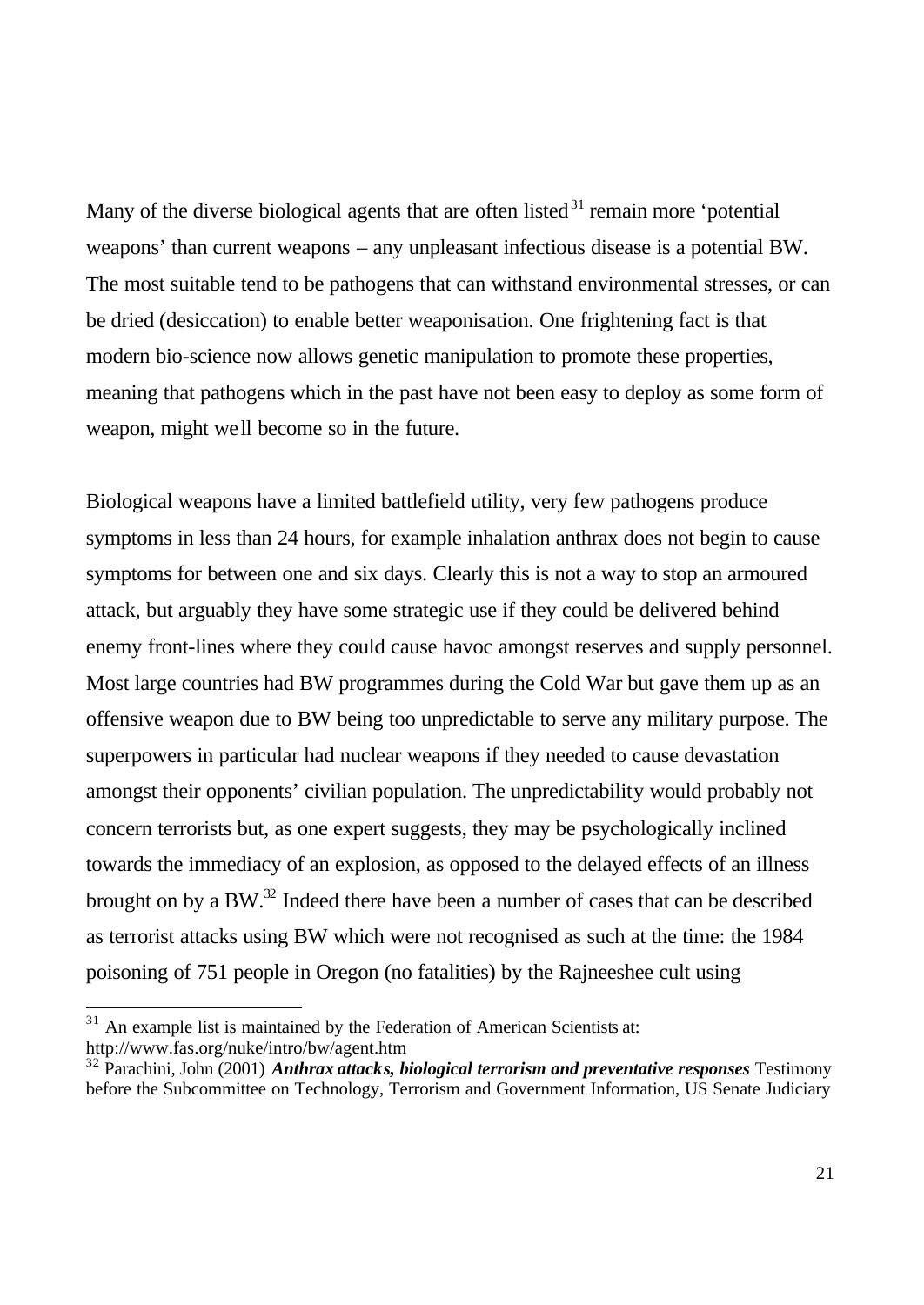salmonella, being the most obvious example.<sup>33</sup> The danger that the world might not even recognise your attack might be a serious disincentive to the use of BW by terrorists.

The anthrax attacks on the US in the autumn of 2001 killed 5 and infected another 17 people.<sup>34</sup> The method of dispersal was very crude, but the anthrax spores themselves were not. It seems increasingly likely that the attack originated from within the US bioweapons establishment itself (the FBI has gone as far as naming one US weapons scientist as a "person of interest"). The anthrax spores were very finely milled, allowing them to drift into the atmosphere easily. The technology required to produce this quality of anthrax is supposedly advanced, and this quickly led investigators to suspect an 'insider'. Five deaths is a tragedy, but again – like the Tokyo sarin attack – it would not seem to merit the description "mass destruction". The public health system did work in the case of the anthrax attack. 17 other people were infected but recovered after medical treatment. Thousands more were given prophylactic antibiotics.

The 1993 Office of Technology Assessment (OTA) considered various scenarios for an attack with anthrax on an unprotected city.<sup>35</sup> The assumptions are the same as in the sarin attack scenario outlined on p. 18 above: "a highly efficient, line source delivery" – a plane flying south to north at a relatively slow speed, west of a large city with a westerly wind distributing 100 kg of high-grade anthrax spores evenly. This scenario could indeed be an attack of truly massive destruction of life – the OTA estimates that in optimal conditions (a clear, calm night) this could lead to the deaths of between 1,000,000 and 3,000,000 people. Even in sub-optimal conditions, the OTA still

Committee 6 Nov. 2001 (available at: http://www.rand.org/publications/CT/CT186/CT186.pdf accessed 25 Feb. 04)

 $33$  The Aum Shinrykio botulinum and anthrax attacks being others.

<sup>34</sup> see http://www.ph.ucla.edu/epi/bioter/detect/antdetect\_list.html

<sup>35</sup> US Congress, Office of Technology Assessment (1993) ibid. (p.54)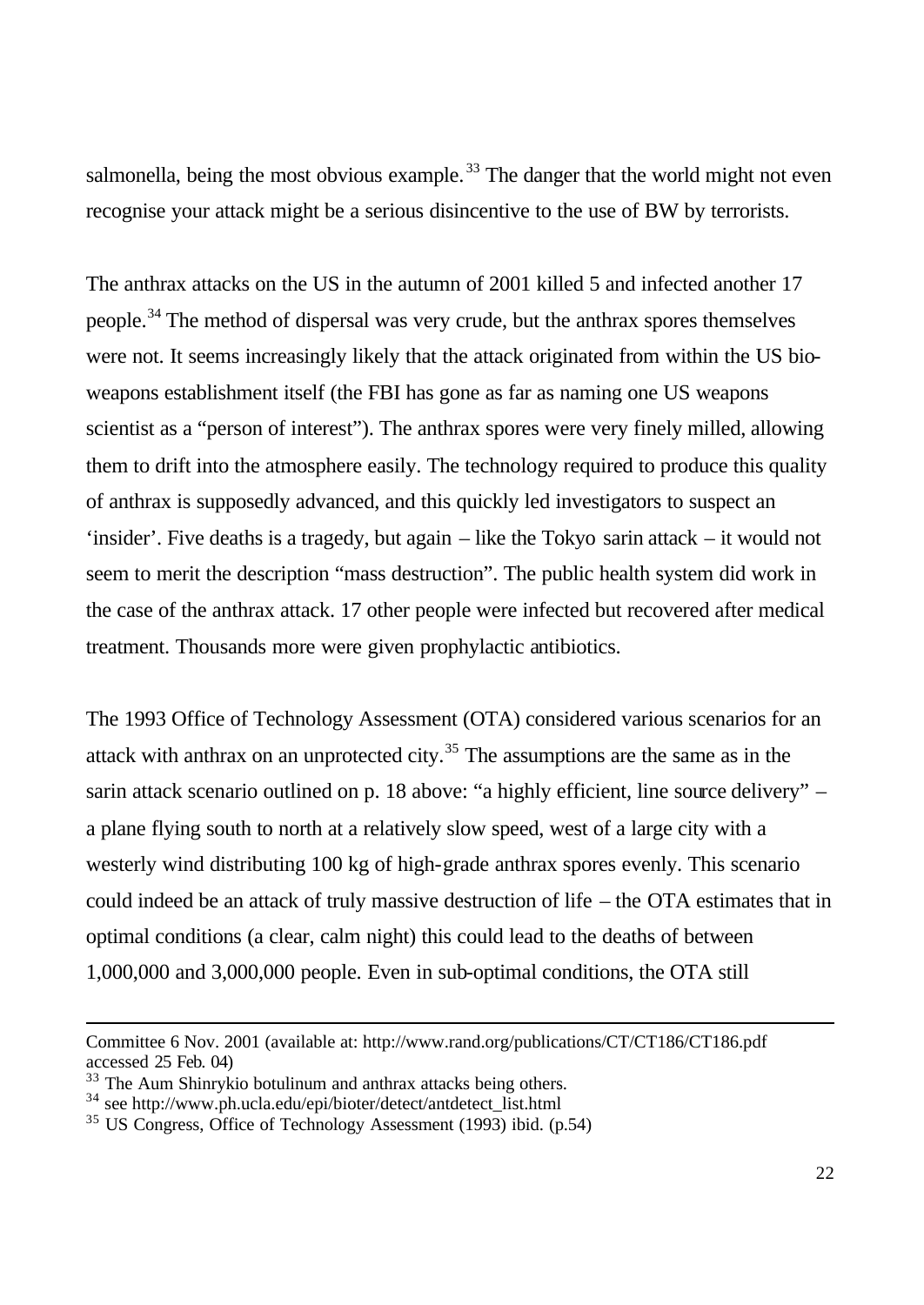estimates between 130,000 and 460,000 deaths. A 1970 World Health Organisation (WHO) expert committee estimated that a 50 kg release of anthrax spores over an urban area of  $5,000,000$  would lead to 100,000 deaths if those infected were not treated.<sup>36</sup> These figures are alarming, but it does show the huge variables that are at play in the use of even a well-researched biological agent such as anthrax. For example, the decay rate<sup>37</sup> of anthrax spores in the atmosphere differs greatly from, at most, 0.1 per cent per minute during the night, to 5 per cent per minute during the day.<sup>38</sup> This means that an attack in daylight hours would be many times less effective than at night. There are also different strains of the anthrax bacteria: in June 1993 the Aum Shinrikyo cult started pumping anthrax into the atmosphere from a office building in Tokyo, but no one fell ill. It is not clear whether this incident was a 'test-run' and the cult knew that they were using a strain of the agent that is not harmful to people, or whether they had just failed to produce a strain that was indeed harmful.<sup>39</sup> Subsequent study has shown that the anthrax used by Aum had been developed from a strain that is commercially available in Japan for the vaccination of animals against anthrax.  $40$  One other incident deserves mention, the Sverdlovsk (now called Ekaterinburg) anthrax leak of 1979. In this case there was an accidental release of weapons- grade anthrax spores from a BW plant in the USSR. 94 people were infected and at least  $64$  of them died.<sup>41</sup> According to one scientist who

<sup>40</sup> Takahashi, H. et al "*Bacillus anthracis* incident, Kameido, Tokyo, 1993" *Emerging Infectious Diseases* Vol. 10, No. 1 January 2004 www.cdc.gov/eid

 $36$  quoted in Inglesby, T. et al (1999) "Anthrax as a Biological Weapon: Medical and Public Health Management" *Journal of the American Medical Association* May 12, 1999 Vol. 281, No. 18 (p.1736)

 $37$  "most biological agents, with some important exceptions, decay rapidly once dispersed – either because they dehydrate,

because ambient ultraviolet light kills them (especially in the daylight), or because other environmental effects take a toll." Chow, B. et al (1998 ) *Air Force Operations in a Chemical and Biological Environment* RAND, DB-189/1-AF (p.28)

 $38$  ibid. (p.29-30)

<sup>39</sup> Olson, K. (1999) **"**Aum Shinrikyo: Once and Future Threat?" *Emerging Infectious Diseases* Vol. 5, No. 4, July/August 1999 Atlanta GA, National Centre for Infectious Diseases (CDC) (p.514)

<sup>&</sup>lt;sup>41</sup> Frontline *Plague war* (website supporting TV programme) PBS http://www.pbs.org/wgbh/pages/frontline/shows/plague/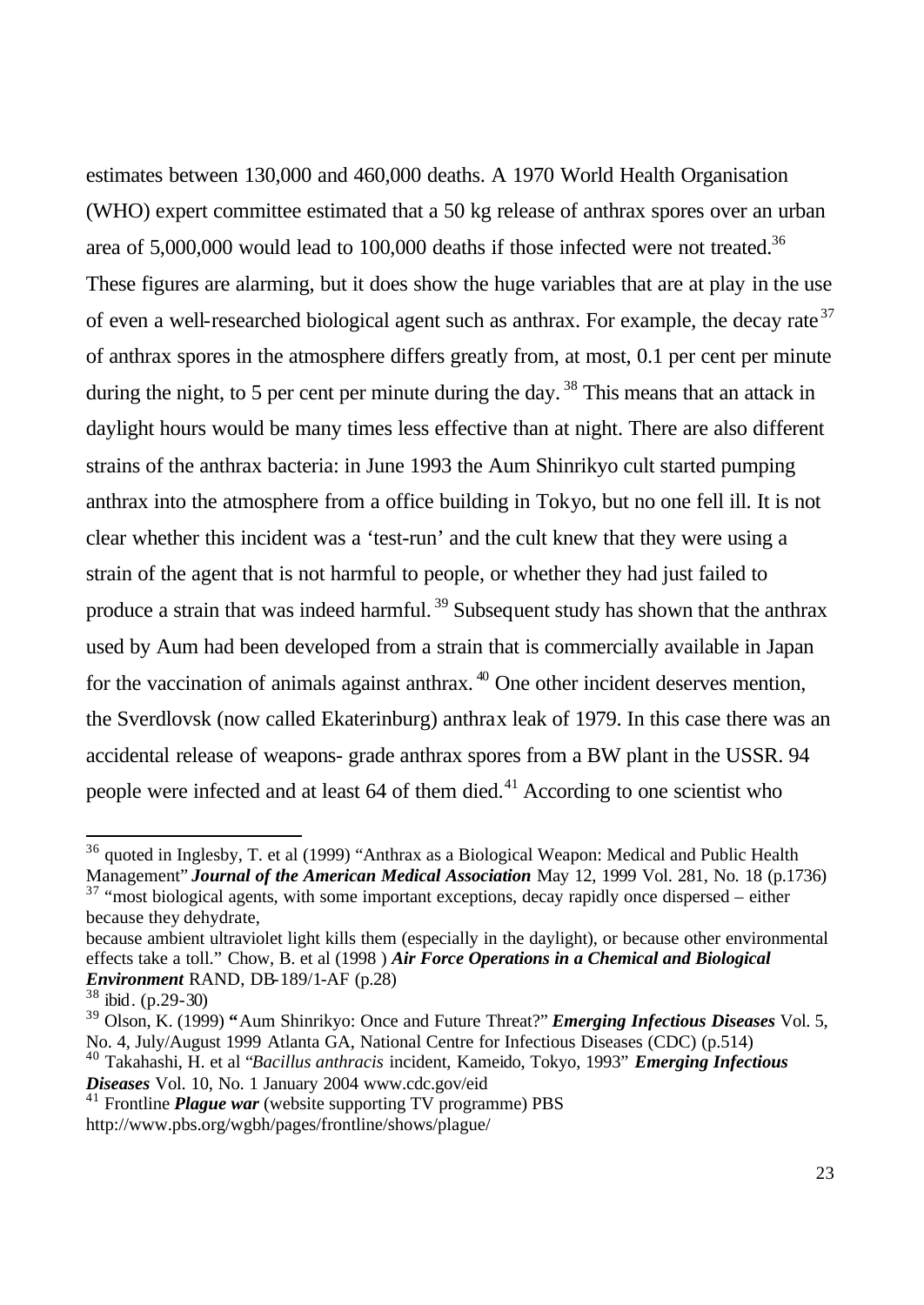defected from the USSR/Russian BW programme, the amount released at Sverdlovsk was 100 grams, but the relatively small number of fatalities was the result of the wind blowing the anthrax away from the city; had it been blown into the city, he believes the result could have potentially been tens if not hundreds of thousands of casualties.<sup>42</sup>

In addition to those BW which have already been identified, due to rapid advances in biotechnology and life-sciences, there is the possibility that new BW will be developed, are being developed or have been developed. Oft-cited examples of such are, firstly, the 2002 creation of a synthetic polio virus by US researchers, who built the virus using a genome map available on the internet and gene-sequences bought mail-order from a scientific supplier.  $43$  It should be pointed out that the polio virus is rather simple, particularly in comparison to something such as smallpox (7,741 DNA base pairs and over 200,000 respectively), which means that the artificial creation of smallpox remains years in the future – even for the best researchers in the best-equipped institutions.  $44$ Secondly, there is the case of Australian researchers who accidentally created a virulent

<sup>42</sup> see http://www.pbs.org/wgbh/pages/frontline/shows/plague/interviews/alibekov.html Kanatjan Alibekov, now known as Kenneth Alibek, a senior scientist in the Soviet BW programme who left for the US in the early 90s, made this claim. He has become a prominent critic of what he claims is Russia's continuing offensive BW programme, and has consistently rung the alarm bell over bioterrorism. Some critics imply that Dr. Alibek has a financial interest in spreading concernabout BW; the company that he is president of – Hadron Advanced Biosystems – had by late 2001 already received over USD 12 million in research funding from the Defense Advanced Research Projects Agency (DARPA) of the Pentagon, and from the United States Army Medical Research and Materiel Command and the National Institute of Health. Hadron is engaged in research to find ways of boosting the overall human immune system to allow it to resist bio-attacks, which a smallpox scientist working for the US Army has compared to "cold fusion: a great idea, but where is the experimental basis?". See Analex Press Release 20 December 2001 "Hadron Advanced Biosystems Announces Research Plans and Product Development Strategies for Broad Defense against Biological Weapons"

<sup>(</sup>http://www.analex.com/html/press/absprdctdvlp.shtml), Chase, M. "To Fight Bioterror, Doctors Look For Ways to Spur Immune System" *Wall Street Journal* 24 September 2002.

<sup>43</sup> See "First synthetic virus created" *BBC News* 11 July 2002

http://news.bbc.co.uk/1/hi/sci/tech/2122619.stm

<sup>44</sup> Tucker, J. (2003) *Biosecurity: Limiting Terrorist Access to Deadly Pathogens* Washington DC, United States Institute of Peace (p.18)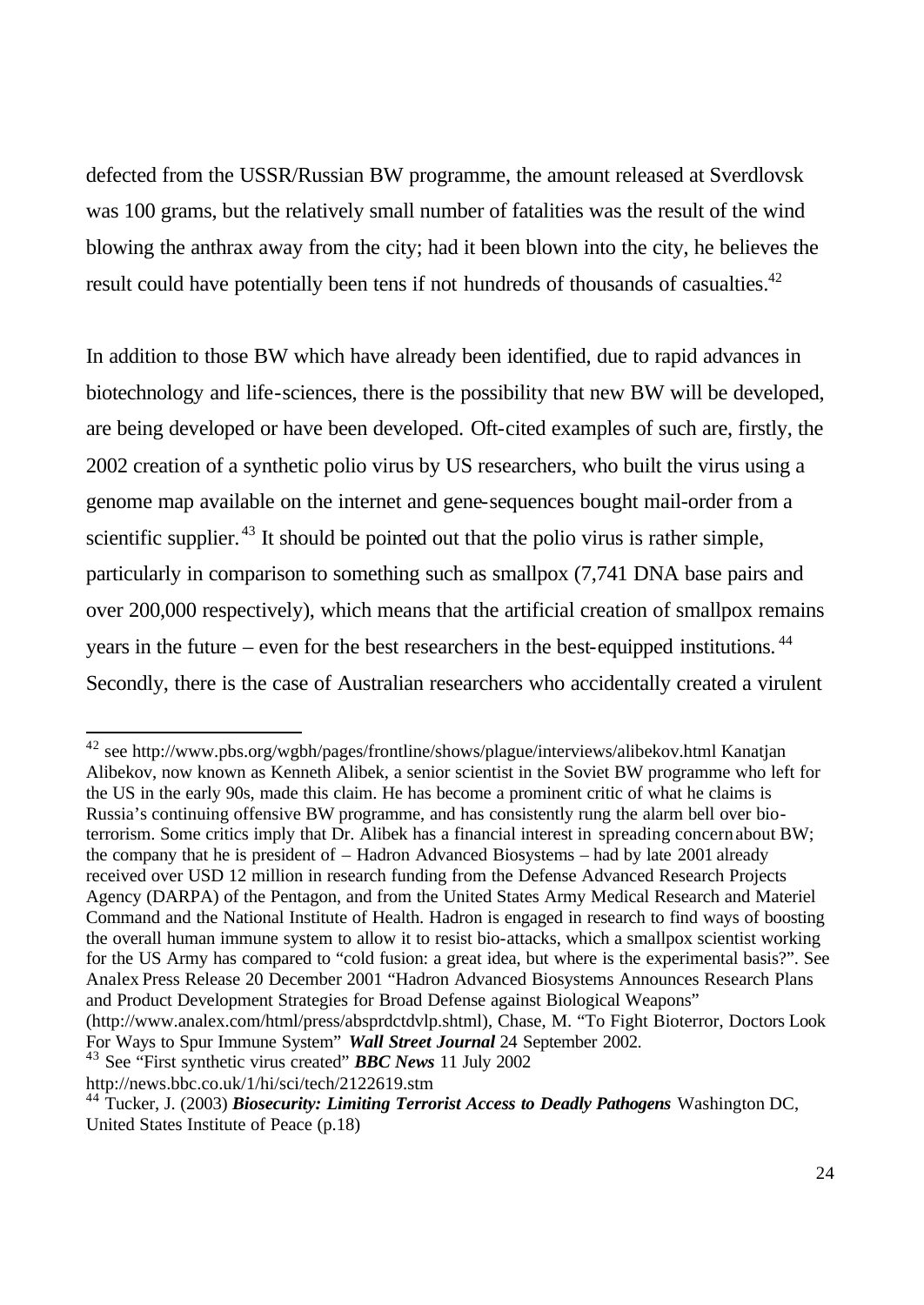strain of mouse-pox (for mice) by adding an immune-system protein to the virus – making it fatal even for a majority of mice that had been vaccinated against the virus.<sup>45</sup> The obvious implication is that a similar method could be found to genetically engineer a form of the smallpox virus that is dangerous even to people who have been vaccinated against the disease.

It is difficult for a non-specialist to develop an accurate sense of how big a threat genetically- engineered BW could potentially be. But the writer has, in conversation and correspondence with various researchers in the life-sciences, all of whom are at the PhD level or studying for one, heard these professionals say on a number of separate occasions that for someone with their skills and access to a basic lab and supplies – as one immunologist put it – "it's just a question of motivation and a couple of years of hard work" to produce – as a biochemist suggested – "something rather nasty".

So do biological weapons warrant the title of "weapons of mass destruction"? It is clear that, in the past, states – particularly the Soviet Union – created biological weapons that were indeed worthy of that name<sup>46</sup>, in terms of the mass destruction of human lives if not in terms of physical destruction. The attempts we have seen so far by non-state actors to create BW have (fortunately) not warranted the WMD tag. Whilst the materials needed in their manufacture may be far more easily available than in the case of nuclear weapons, it appears that the actual production of the agents, or the weaponisation of those agents, still involves significant technical barriers to producing something that should be called a WMD. Nevertheless, two factors appear to make BW more of a threat than CW. Firstly, science in this field – in particular genetic engineering – is developing

 $\overline{a}$ 

<sup>45</sup> Nowak, R. (2001) "Disaster in the making" *New Scientist* vol. 169 issue 2273 - 13 January 2001 (p.4)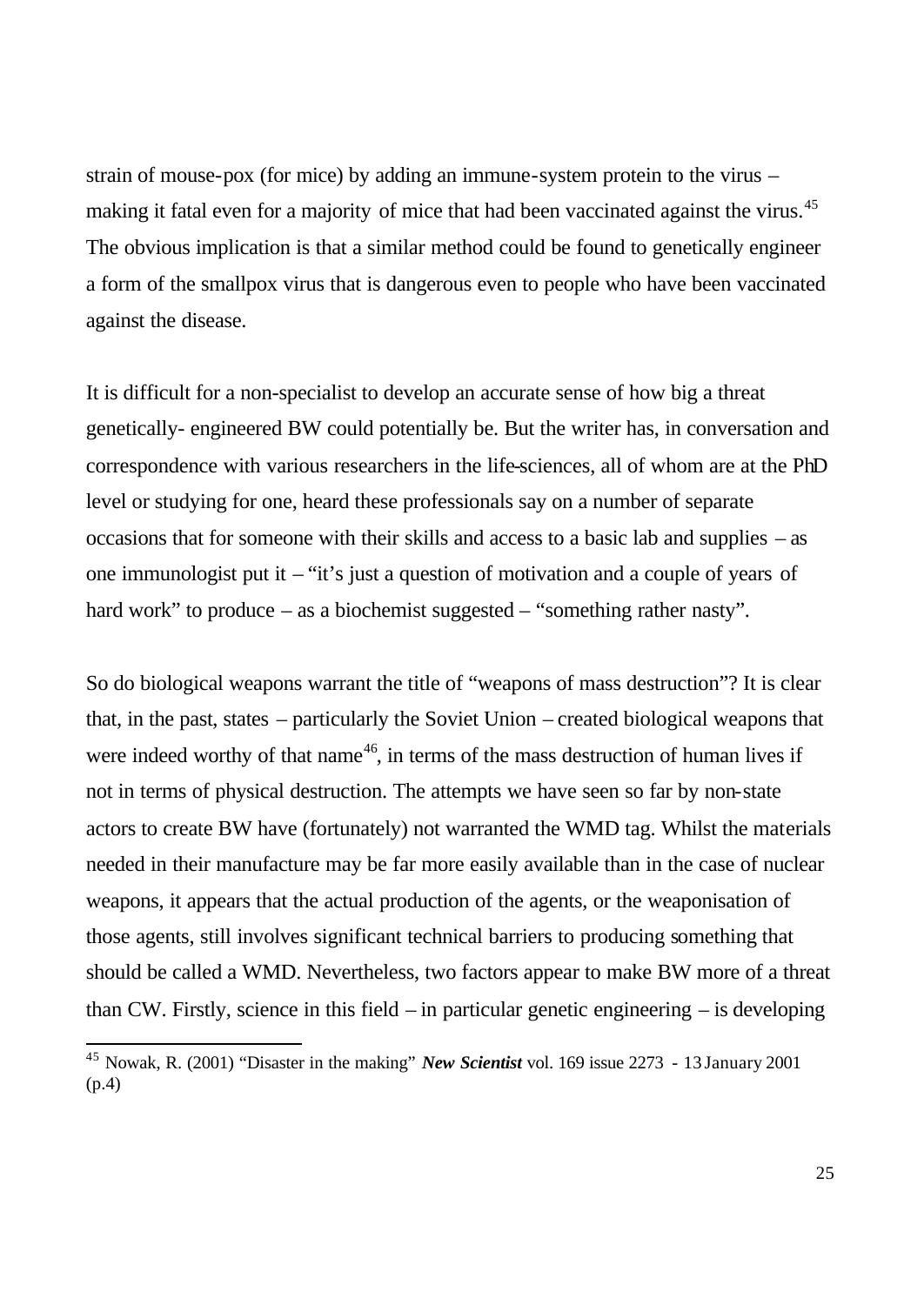rapidly, implying that the possibilities for producing new types of bio-weapons are huge. This should be compared to the relatively static technology in relation to chemical and nuclear weapons. Secondly, many BW produce contagious diseases, meaning that the damage done only begins with the original attack, which might have been on a very small scale. One person exposed to a chemical agent such as VX will probably die, but no one else will. One person exposed to smallpox could trigger an epidemic that infects and potentially kills thousands or more. Yet this is also the 'silver lining' with regard to BW – public health systems may well be able to contain such an epidemic and medical science may control it.

A final mention should be made of the toxin ricin, as it has come to prominence in connection with the 2003 arrests in the UK of a number of Algerians linked – perhaps tenuously – to al-Qaeda, and also in the US with an envelope of the material being sent to the Senate Majority Leader in February 2004. Ricin is a deadly biological toxin for which there is no antidote, but it needs to enter the victim's bloodstream to be effective. In the famous case of the Bulgarian dissident, Georgi Markov, killed by the Bulgarian secret service in London in 1978, the dissident was injected with a ricin-covered pellet from a modified umbrella.<sup> $47$ </sup> The toxin is not infectious in any way. It is a biological weapon – a product of castor beans – but it is in no sense a weapon of mass destruction.

#### **Radiological**

Now often referred to in the media as "dirty bombs", radiological dispersal weapons (RDW) do not necessarily have to be bombs. The concept differs greatly from nuclear

<sup>46</sup> See Tucker, J. (1999) "Biological weapons in the former Soviet Union: an interview with Dr. Kenneth Alibek" *The Non-proliferation Review* vol. 6 no. 3 Spring/Summer 1999 (pp.2-6)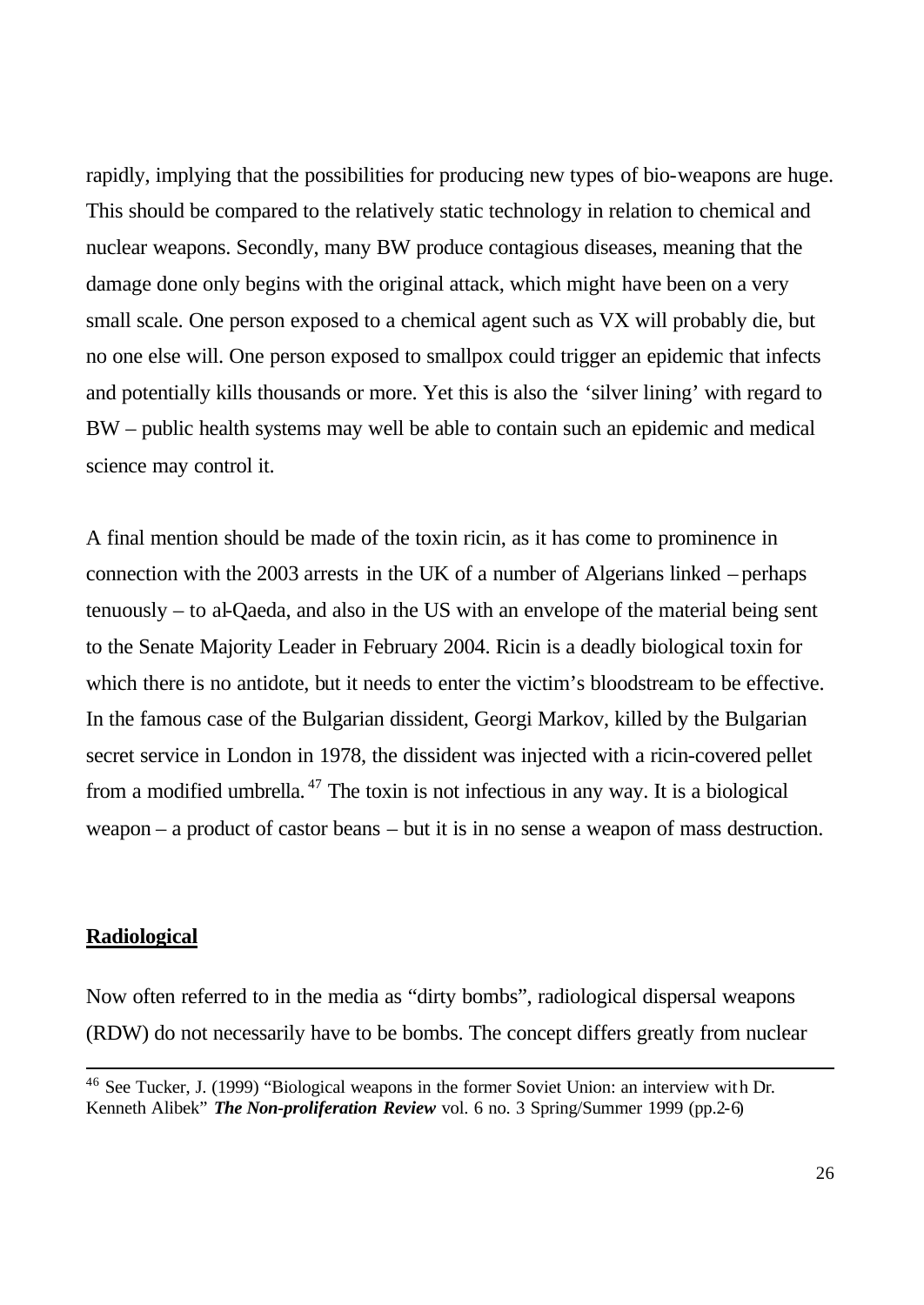weapons, where the radiation is, in effect, a byproduct of the powerful explosion that results from the atomic fission or fusion. RDW do not *make* radiation, but rather *spread* pre-existing radioactive materials over a larger area. The most obvious example is the concept of a 'dirty bomb': standard explosives with some form of radioactive material packed around them. When the bomb explodes, this material is blasted outwards by the explosion and when it comes to rest around the blast zone it will contaminate that area. There are other alternatives for dispersing radiation such as some form of aerosol system, but a bomb remains the most likely due to its relative simplicity.

It is known that the US military did some testing in the 1940s and 50s on RDW, but they were deemed to be of little military utility, and research never progressed far. Some interest in RDW was again shown around the time of the 1991 Gulf War as there was a fear that the Iraqis had some kind of unconventional weapons. The US Defense Intelligence Agency considered the effects of radioactive materials being delivered by an Iraqi SCUD, but the study suggested that against US forces trained and equipped for NBC warfare, it would not be "militarily significant".<sup>48</sup> The 1993 bombing of the World Trade Center in New York awakened fears of terrorists using dirty bombs – particularly as Ramzi Yousef added sodium cyanide to the bomb, hoping to cause extra injuries (the cyanide was fortunately burnt up by the heat of the explosion). September 11 just added to this sense of vulnerability.

There have been a couple of limited uses of RDW by non-state groups. In the early 90s a Russian businessman "became a victim of organized crime due to a [radioactive] source

 $\overline{a}$ 

 $47$  "Biological Weapons: Ricin" BBC http://news.bbc.co.uk/1/hi/world/2815595.stm

<sup>48</sup> Ford, J. (1998) "Radiological Dispersal Devices: Assessing the Transnational Threat" *Strategic Forum* No. 136 March 1998 Washington DC, Institute for National Strategic Studies - National Defense University (http://www.ndu.edu/inss/strforum/SF136/forum136.html)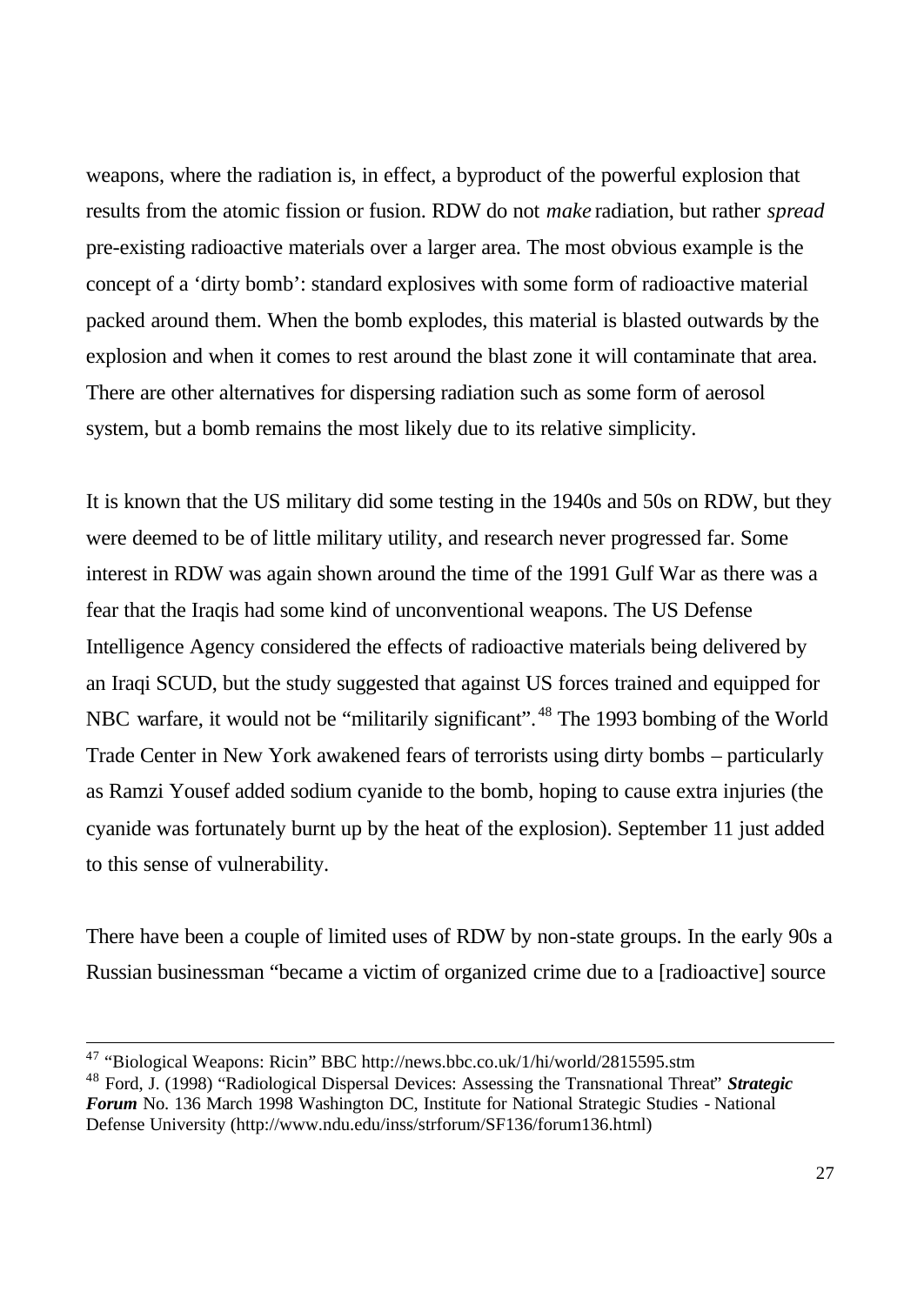implanted in his chair."<sup>49</sup> Another example was when Chechen rebels buried approximately 14 kilograms of radioactive cesium in a Moscow park; they informed both the media and the authorities, seemingly to demonstrate their access to such materials. <sup>50</sup> There is also some indication from al-Qaeda captives and evidence found in Afghanistan that al-Qaeda did at least do some research into the feasibility of RDW.<sup>51</sup>

There are numerous different potential radioactive sources that could be used in a dirty bomb. Commonly found ones include: Cobalt-60 (used in cancer treatment and to irradiate food); Cesium-137 (used in both scientific and medical equipment); Americium-241 (used in smoke detectors and engineering asphalt-moisture gauges); Tritium (used for luminous exit signs); Iridium-192 (used in cameras that detect flaws in concrete and welding); Nickel-63 (used for chemical analysis). <sup>52</sup> Despite the fact that radioactive sources are very commonly available, the ones that are easy to get do not necessarily pose a great threat, whilst the ones that are potentially dangerous would be both hard to get and dangerous and difficult to handle. For example, Co-60 is very radioactive, but the 18-inch rods (46 cm) of the metal used for food sterilisation would give a potential thief a lethal dose of radiation in about a minute if they tried to handle them without shielding (causing death within two weeks), while twenty minutes' exposure would lead to incapacitation and death almost immediately.<sup>53</sup> The type and amount of radioactive source used will also clearly have major effects on the results of the explosion. Ford (1998) discusses "current DOD studies" that compare two dirty bombs, both made of 100 lbs (45 kg) of high explosive, but where one contains 5000

<sup>&</sup>lt;sup>49</sup> Steinhausler, Friedrich (2003) op. cit. (p.786)

 $50$  ibid. (p.787) and Ford, J. (1998) op. cit.

 $51$  See Carafano, J. and Spencer, J. (2004) "Dealing with Dirty Bombs: Plain Facts, Practical Solutions *Heritage Foundation Backgrounders* Washington DC, Heritage Foundation (p.2)

<sup>52</sup> Center for International Security and Cooperation (CISAC) *Backgrounder: Understanding Nuclear Terrorism* http://ldml.stanford.edu/cisac/pdf/Nuc\_terr\_back.pdf <sup>53</sup> ibid.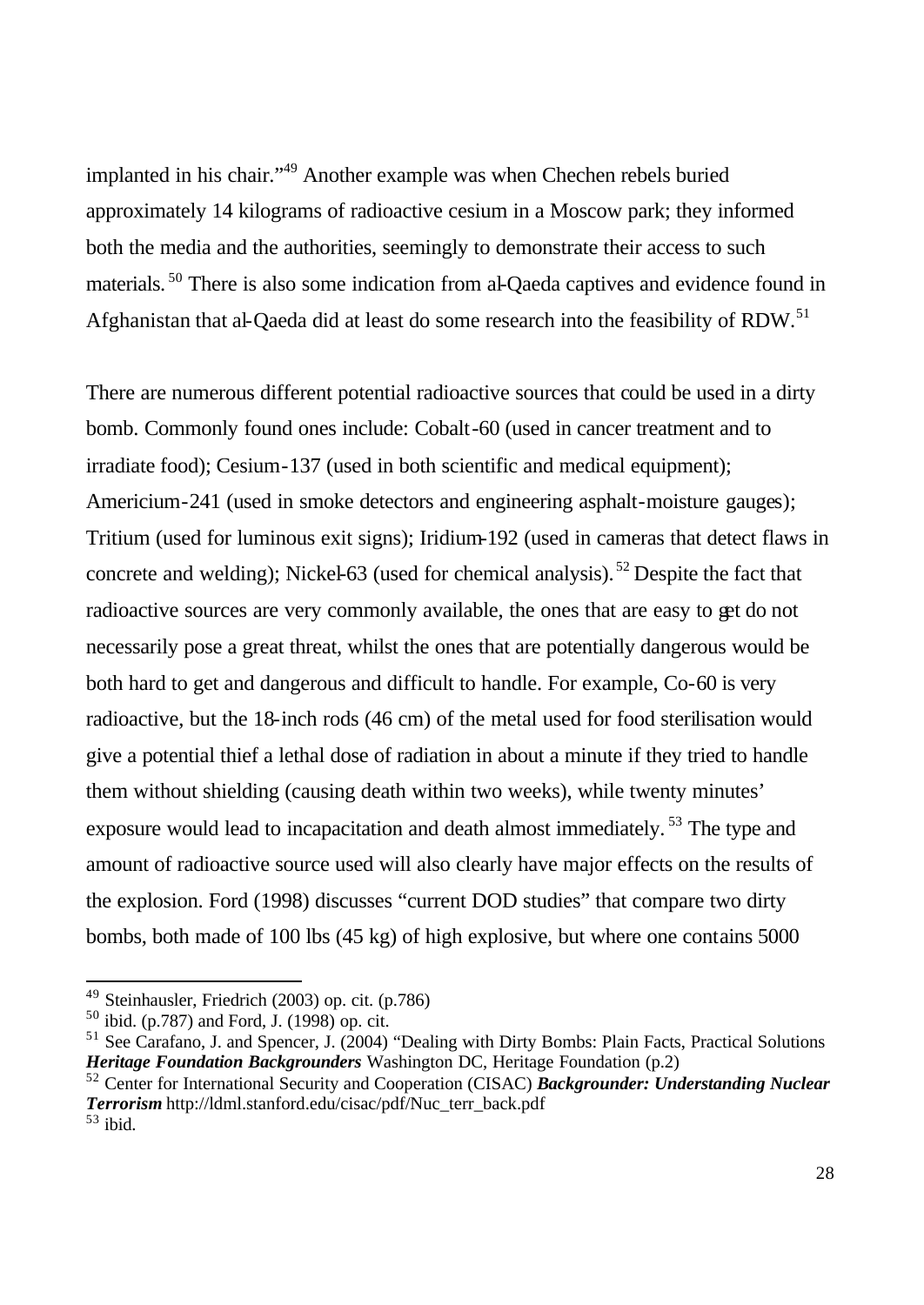curies of  $Co-60<sup>54</sup>$  while the other contains 50 kg of bundled one-year-old spent fuel rods (presumably uranium, possibly plutonium<sup>55</sup>). The radiation dosage from the first, even at the point of the blast, would be nowhere near a lethal amount. In contrast, the second would produce a radiation dose at the centre of the blast 250 times greater than the first and approximately 12 times the lethal dose – with the circle of potentially lethal dosage extending approximately a kilometre from the blast.<sup>56</sup> The more dangerous a dirty bomb attack, the less likely it is to take place: most radioactive materials are difficult to handle; difficult to get hold of; and in particular difficult to get hold of in larger amounts. Nevertheless, the risk of RDW should not be ignored – the theft of a nuclear power source for a Russian unmanned lighthouse in the Gulf of Finland in 2003 indicates that suitable radioactive sources are unguarded and available. Although in this case it is presumed that the thieves did not know what they were doing, and will have died from the exposure to the source.<sup>57</sup>

In conclusion, most experts tend to agree that the danger from RDW is limited – the greatest danger would most likely still be from the blast of the conventional explosives. Nevertheless, if a bomb did include radioactive material it would greatly increase the psychological effects of an attack. It would also almost certainly lead to a decontamination and clean-up process that would add time and considerable expense to the recovery from a terrorist attack. For example, in September 1987 in the city of Goiania in Brazil, locals found a canister in an abandoned cancer clinic. At some later date it was opened and found to contain a luminous blue powder. People found it

<sup>&</sup>lt;sup>54</sup> Physicist acquaintances suggest that this would be approximately 4.5 grams in mass.

<sup>55</sup> Oppenheimer, A. (2003) "A Sickening Episode: Nuclear Looting in Iraq and the Global Threat from Radiological Weapons" *Disarmament Diplomacy* No. 73, Oct./Nov. 2003 (http://www.acronym.org.uk/dd/dd73/73op03.htm)

<sup>56</sup> Ford, J. (1998) op. cit.

<sup>57</sup> *Helsingin Sanomat International* "Thief discards radioactive parts of Russian lighthouse in Gulf of Finland" 16 April 2003 (http://www.helsinki-hs.net/news.asp?id=20030416IE7)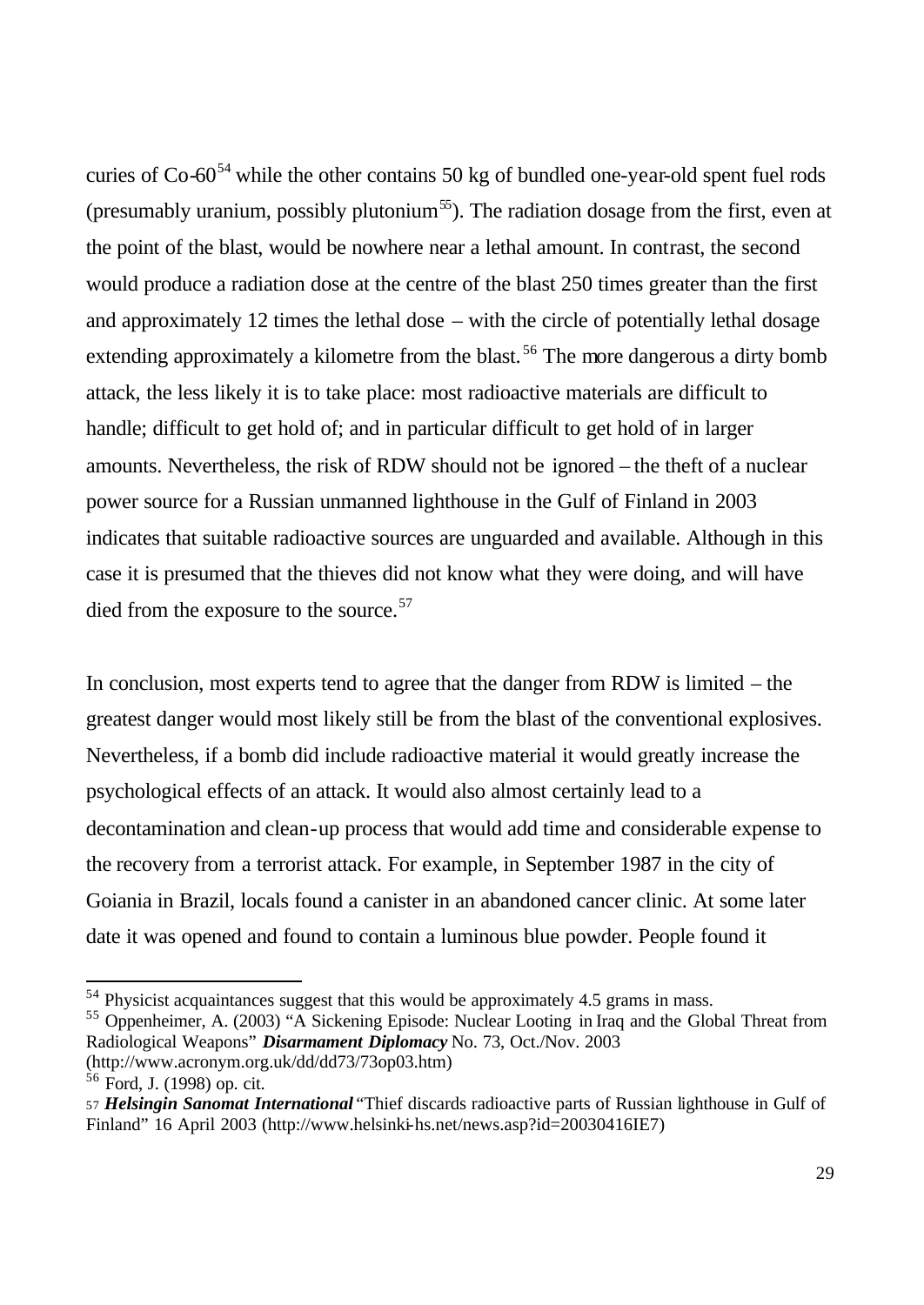attractive and rubbed it on themselves – samples of the powder were given out to friends and family. The powder turned out to be Cesium-137. Four people died and hundreds were irradiated, 34 of whom needed extensive medical treatment for radiation sickness and burns. Houses were found to be contaminated, some had to be destroyed, and all together  $5,000 \text{ m}^3$  of material that had become radioactively contaminated had to be removed. <sup>58</sup> If this had occurred in the financial district of a major city, one could imagine the incredible cost that the clean-up would have entailed. Nevertheless, this is potentially a weapon of mass *disruption* for a modern society, not one of mass *destruction*.

#### **Is there an alternative term for "WMD"?**

 $\overline{a}$ 

The problem does not really lie in the descriptive term "WMD", but rather in the bundling together of very different weapon types into one classification. Therefore there would seem to be no particular advantages in replacing "WMD" with one of the existing alternatives such as "NBC" (increasingly being replaced in NATO documents with "CBRN" – chemical, biological, radiological, nuclear), or the binary "conventional/unconventional" classification. These terms still tend to conflate very different types of weapons with each other and do not offer more clarity than "WMD".

One of the major problems with the WMD concept is that the effects of the weapons are central to the classification – "mass destruction" – but as we have seen above, some of these weapons would be massively destructive in terms of both physical infrastructure

 $58$  Oppenheimer, A. (2003) op. cit.; Steinhausler, F. (2003) op. cit. (p.786) and Neifert, A. (2003) "Case Study: Accidental Leakage of Cesium-137 in Goiania, Brazil in 1987" *Medical NBC Online Information Server* Army Medical Department Center and School Distance Learning: http://www.nbcmed.org/SiteContent/MedRef/OnlineRef/CaseStudies/csgoiania.html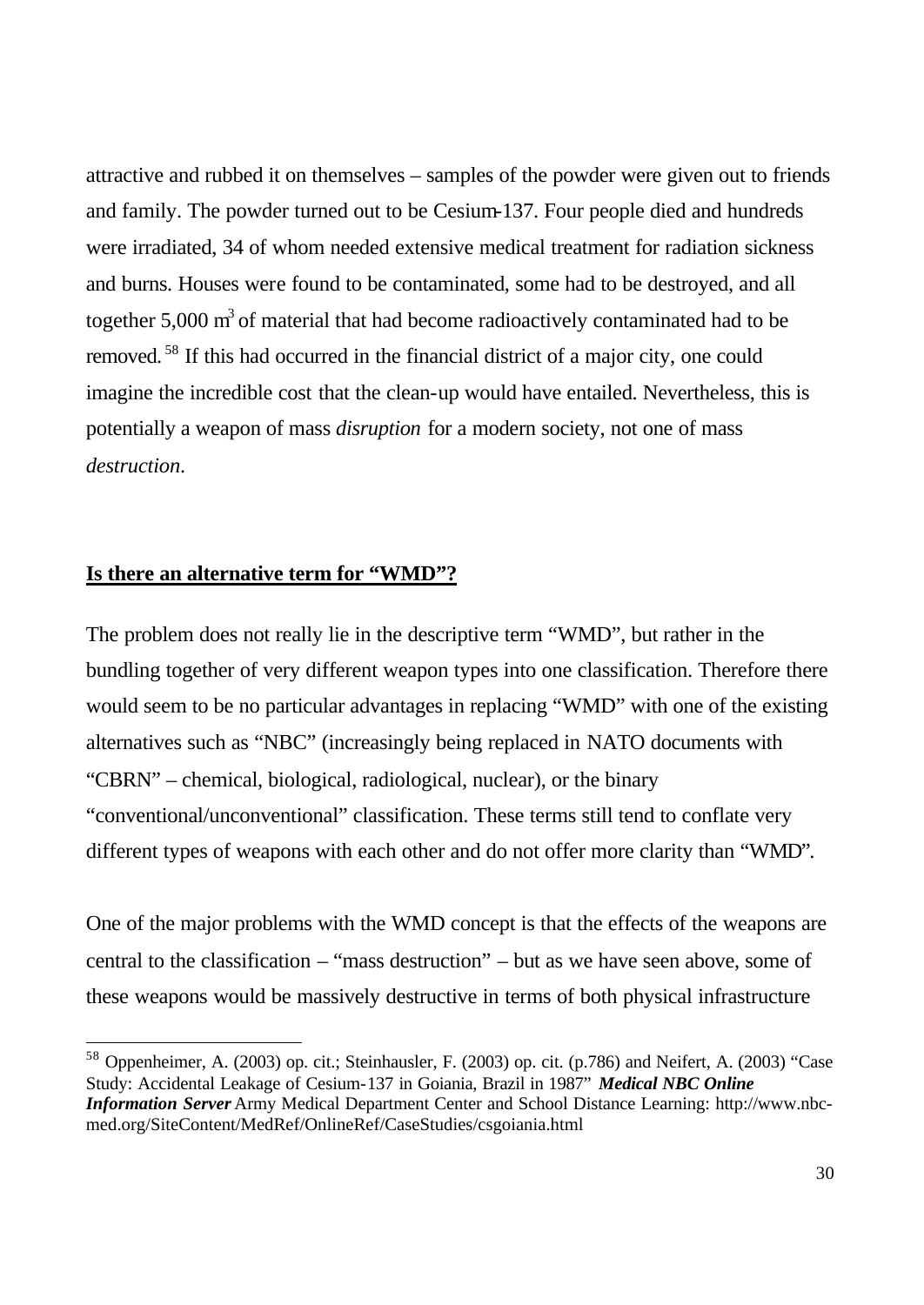and human life; others could cause huge loss of life but do little physical damage, whilst others would do neither. Therefore some writers have argued that we should reclassify weapons according to a realistic appraisal of their effect – this being particularly due to terrorists who use unlikely and novel types of "weapons" such as fuel-laden civilian airliners. Garth Whitty has suggested the term 'weapons of catastrophic effect' in recognition of the fact that:

"death, injury, the destruction of buildings and environmental contamination are not the only manifestations of a successful attack. Uncertainty, panic, fear, a sense of hopelessness and forced modification of routine behaviour all have a deleterious effect on individuals, societies and the economy that underpins the society."<sup>59</sup> Whitty discusses attacks such as the Bali bombing, which not only claimed a great many innocent lives but also decimated the tourist industry of Bali. He even considers the "Washington Sniper" case where two men started to paralyse normal life across a huge area of Washington DC and its surrounding suburbs. This approach may have many benefits when it comes to classifying the tactics of certain terrorist groups – but it is of little assistance in considering the actions of states.

It may well be wiser to just reject the WMD concept completely. For example, the challenges that confront Europe and the US from Syrian chemical weapons production are very different from those of the North Korean nuclear programme.<sup>60</sup> The term "WMD" does not differentiate between these very different weapons programmes and the threats that result, and is therefore unhelpful in forming policy on them.

<sup>59</sup> Whitty, G (2002) "Confronting Weapons of Catastrophic Effect" *Security Monitor* Nov. 2002 Vol.1 No.4 London, RUSI (p.10)

<sup>&</sup>lt;sup>60</sup> For a comparison of North Korean and Syrian "WMD" capability see relevant Nuclear Threat Initiative "Country Overviews": http://www.nti.org/e\_research/profiles/NK/index.html; http://www.nti.org/e\_research/profiles/Syria/index.html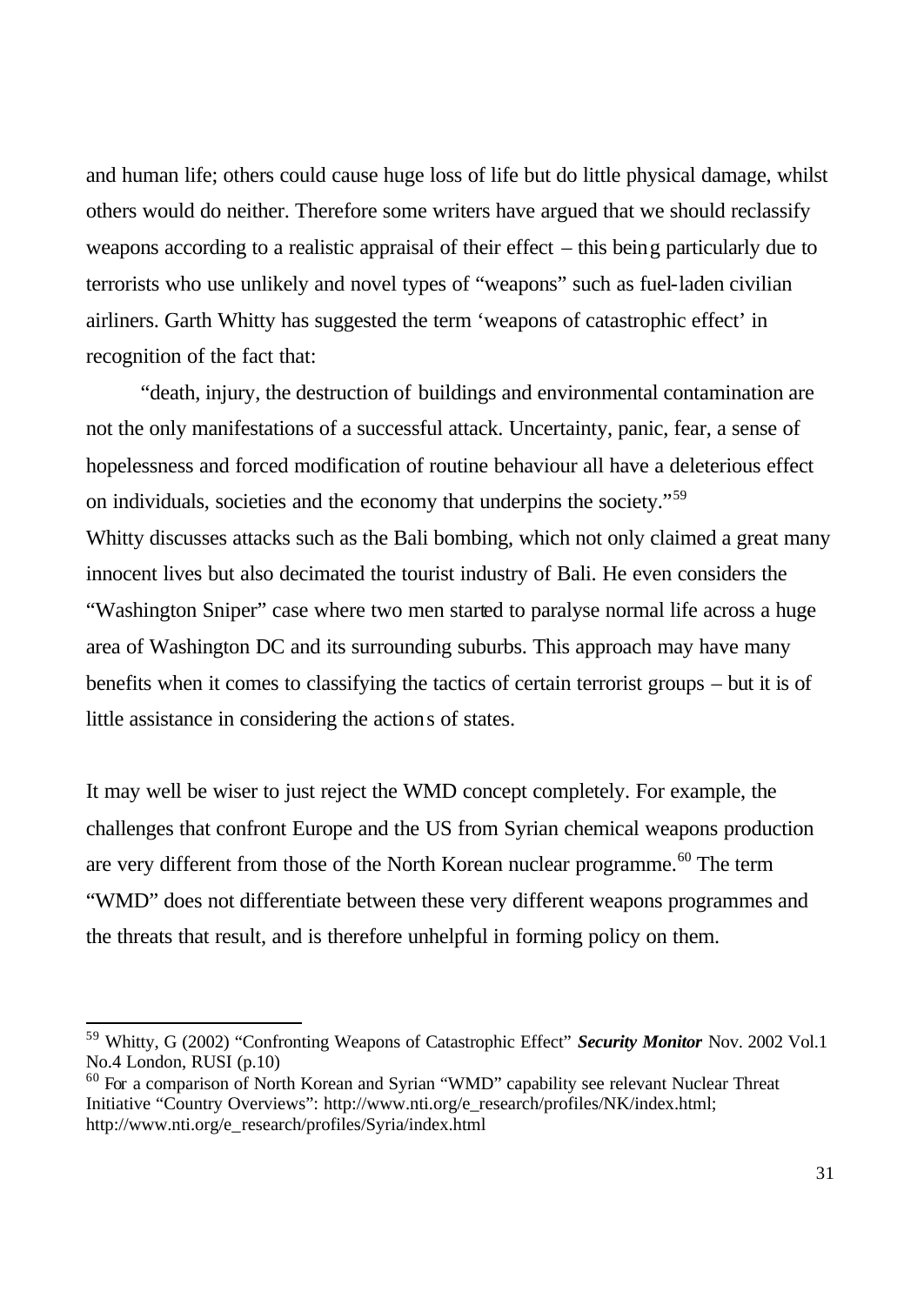#### **What are the implications of undifferentiated use?**

The concept of what is and isn't a WMD is clearly having political effects. In the autumn of 1999 the Russian army re-entered Chechnya and headed for Grozny. The advance halted after the Chechen separatists were pushed back into the mountains and into the city. After the heavy losses suffered by the Russian army in the battle for Grozny in 1994/95, they were far more cautious about confronting the enemy within the city. It is reported that two different weapons were suggested for dislodging the Chechen forces – chemical and thermobaric weapons – but the Russian political leadership told the military that they must not use chemical weapons but would allow them to use thermobarics. <sup>61</sup> For those who are not immediately burnt or crushed to death by the explosion of a thermobaric weapon: "the crushing injuries from the overpressure can create air embolism within blood vessels, concussions, multiple internal haemorrhages in the liver and spleen, collapsed lungs, rupture of the eardrums and displacement of the eyes from their sockets. Displacement and tearing of internal organs can lead to peritonitis."<sup>62</sup> It seems morally repugnant to argue over whether this is a somehow better way to die than being gassed, yet politically it clearly is – as the Russian decision demonstrates. Like Russia, the US had no moral qualms about using thermobaric weapons in Afghanistan and, reports indicate, also in Iraq.<sup>63</sup> The irony in this latter case is that it was Iraqi WMD that were given as the reason for going to war, but this did not stop the US from using weapons that are massively destructive, but not classed as 'WMD', in response.

<sup>61</sup> Grau, L. and Smith, T. (2000) "A 'Crushing' Victory: Fuel-Air Explosives and Grozny 2000" *Marine Corp Gazette*

August 2000 reproduced by Foreign Military Studies Office, Fort Leavenworth KS (http://fmso.leavenworth.army.mil/ fmsopubs/issues/fuelair/fuelair.htm)  $62$  ibid.

<sup>63</sup> *Sydney Morning Herald* "US used new missile in Iraq: Rumsfeld" 15 May 2003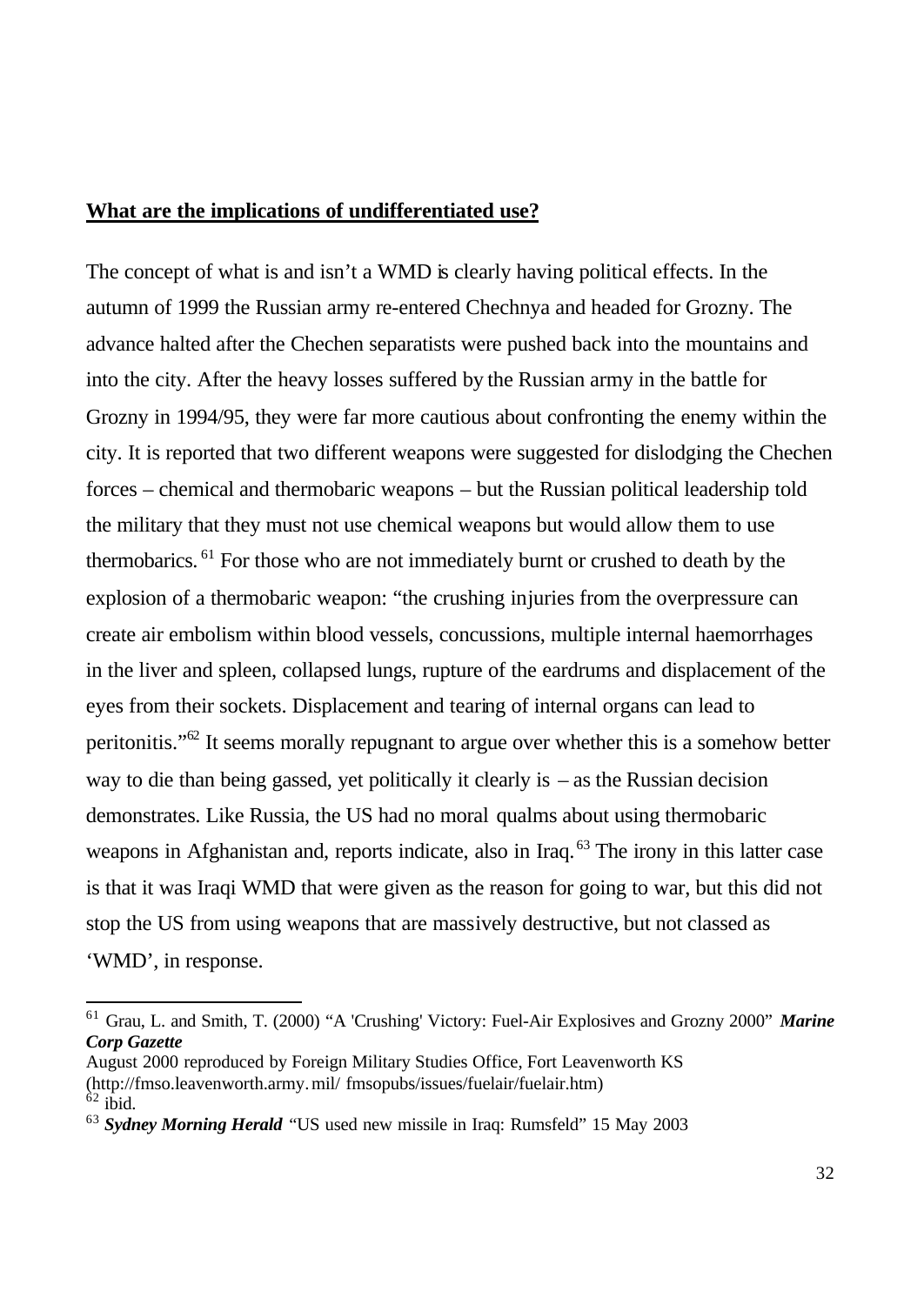The separate moral category that has been assigned to WMD as a class of weapons has led to some remarkable political statements. The British Defence Secretary, Geoff Hoon, said in 2002 that if British troops were about to be attacked with chemical or biological weapons, Britain would be willing to use its nuclear weapons in response.<sup>64</sup> Is it really credible to believe that if Iraq had used, for the sake of argument, mustard gas against British troops in Iraq in the spring of 2002, that the UK would have responded with a nuclear strike even against a military target? It would be a completely disproportionate response – as well as illegal under Britain's commitment to the Non-proliferation Treaty (NPT) – conditioned not by what chemical weapons actually are, but by what people believe them to be. The reverse of the danger of over-reaction is under-reaction: that publics will not fear any WMD, but rather become cynical of the whole concept. The failure to find WMD in Iraq is clearly resulting in cynicism, but whether that cynicism will tie the hands of governments in dealing with the very real threat of a nuclear- *and*  ballistic-missile-armed North Korea remains to be seen. One of the anti-American reactions to the US invasion of Iraq is hearing voices beginning to argue that nuclearmultipolarity – or in other words, nuclear proliferation – is a good thing because it lessens the United States' hegemony. It is scary to think that the experience of the Cold War arms race can be forgotten so quickly.

#### **In conclusion**

 $\overline{a}$ 

There are clear research questions that ensue from distinguishing between the different types of weapons that are currently classed as WMD. Most centrally: if the conflation of

<sup>64</sup> Archer, T. (2002) *Telos or Brick Wall: British Nuclear Posture and European Defence Integration* UPI Working Paper No. 36. Helsinki, Finnish Institute International Affairs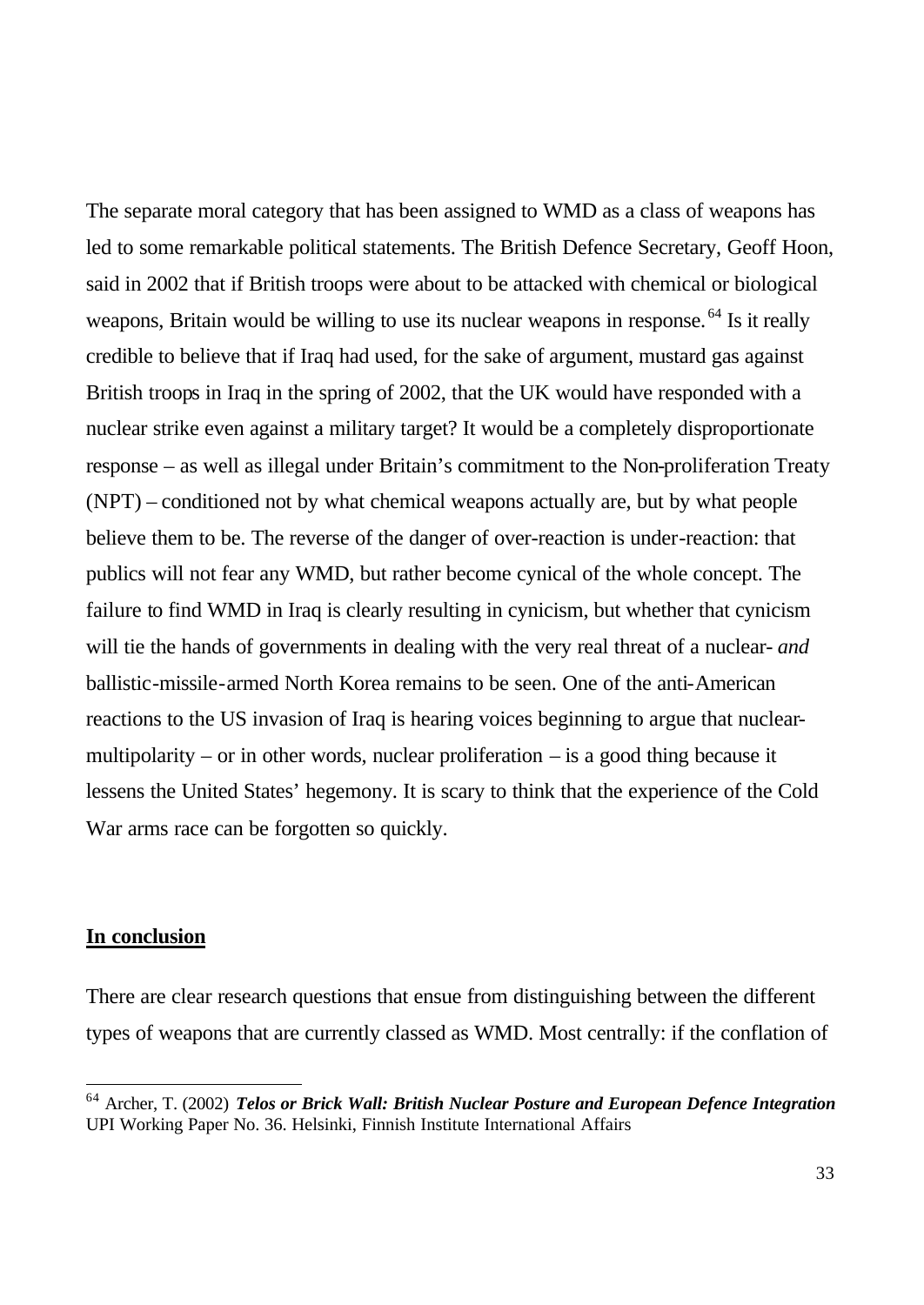different weapon types under one title – WMD – is a political or social construct, rather than a technical classification, why was it constructed in this way? What political, social or strategic purpose does it serve? Is the concept of WMD even a moral classification: that WMD are weapons only possessed by states or groups we do not approve of? Why was it unacceptable for Iraq under Saddam to have WMD but acceptable for Pakistan under military dictatorship to have them? Perhaps the most pressing question in light of recent international events is what combination of weapons systems and political systems justify the use of pre-emptive force? All of these are worthy future studies, but go beyond the scope of this paper, which aims at being a basic investigation of technologies that are described as WMD and to consider what the term does and should mean.

In this respect, the emperor is not naked. But some claim to see some clothes that are not really there. Amongst what has become classed as 'WMD' are weapons that are truly terrible – that do deserve to be treated as special cases militarily, politically and indeed morally – but not all of them do. So to try and equate the known cataclysmic damage that would be done by a strategic nuclear weapon with the variable effects produced by chemical weapons, let alone a radiological weapon, is ridiculous. Biological weapons appear to be somewhere between; the potential for advances in this form of weapons technology is huge, in addition to the already-known deadly effects of agents such as anthrax.

To try and create policies that deal with WMD, as both the US and the EU have done, runs the risk of making policies that attempt to deal with all unconventional weapons in the same manner. This is doomed to failure: there is clearly the danger of creating policies that use sledgehammers to crack nuts. But the reverse is also true – and more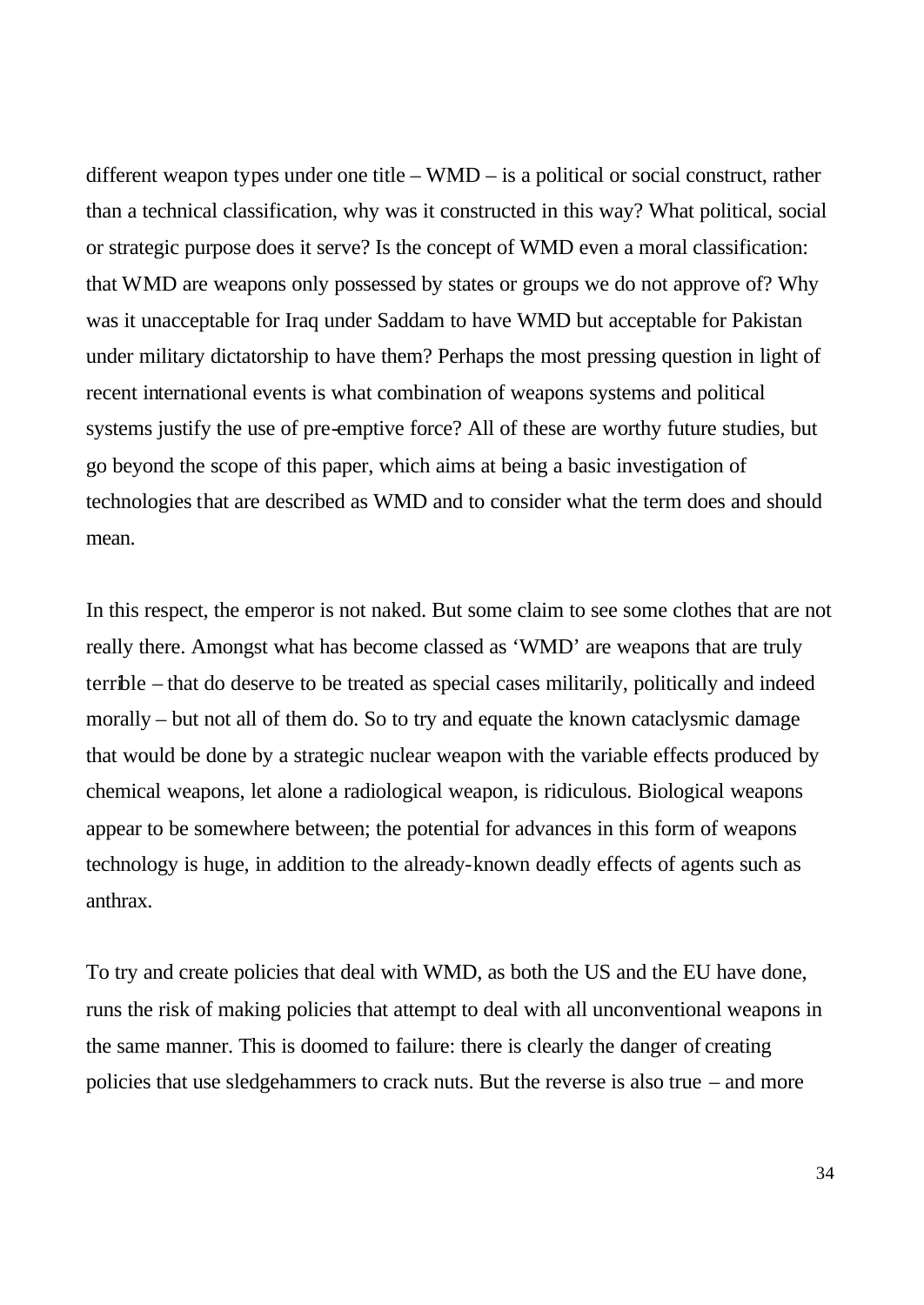likely for the EU – that there might come a time when a policy sledgehammer is necessary, and all that is available is a nutcracker.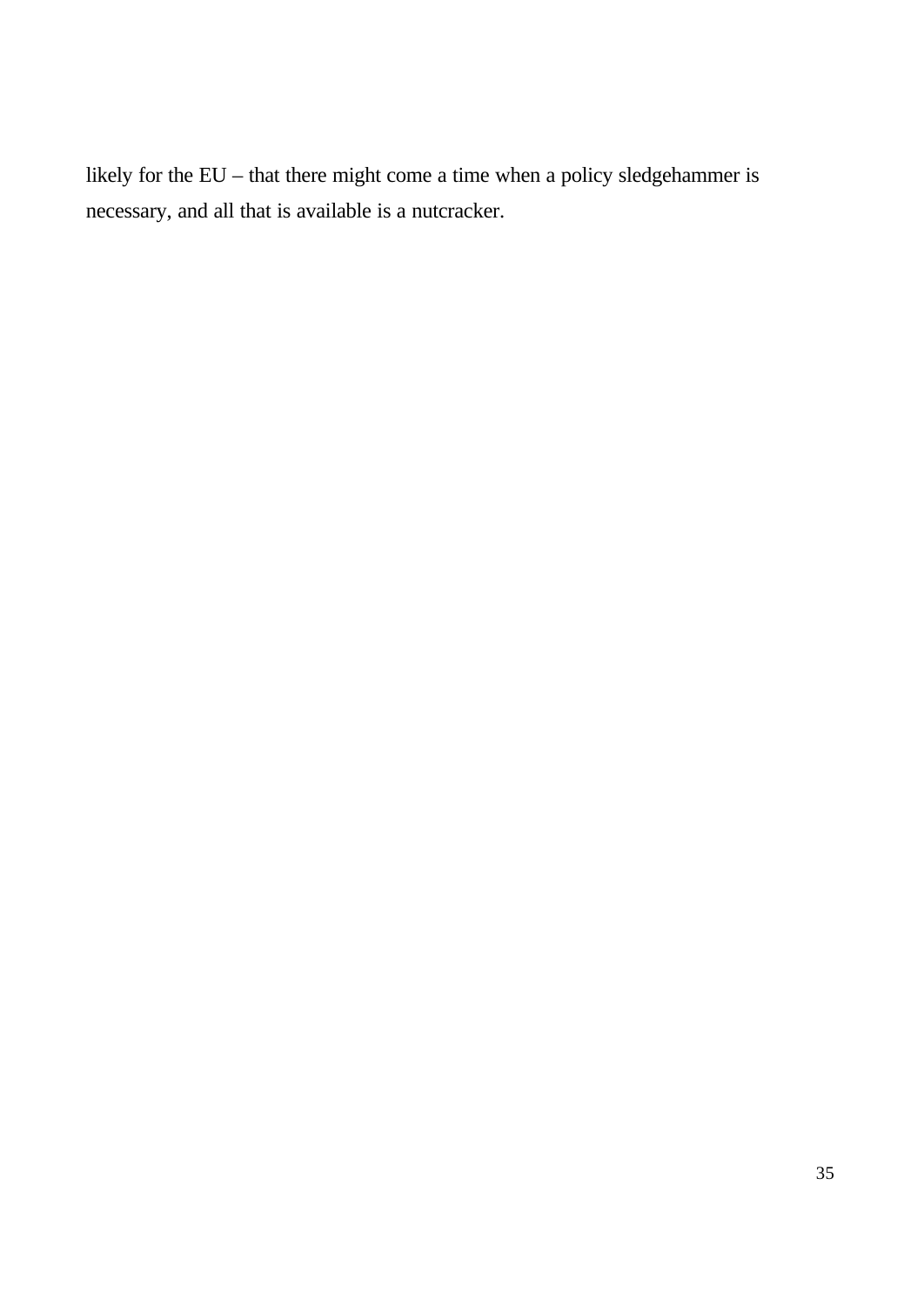## **Bibliography**

Archer, T. (2002) *Telos or Brick Wall: British Nuclear Posture and European Defence Integration* UPI Working Paper No. 36. Helsinki, Finnish Institute International Affairs

Barnaby, F. (2003) *How to Build a Nuclear Bomb and other Weapons of Mass Destruction* London, Granta Books

Benjamin, D. and Simon, S. (2002) *The Age of Sacred Terror* New York, Random House

Bremer Mærli, M. (2003) *The Real Weapons of Mass Destruction: Nuclear, biological and chemical warfare in the era of terrorism and "rogue" states* Norwegian Atlantic Committee Security Policy Library 1-2003

Carafano, J. and Spencer, J. (2004) "Dealing with Dirty Bombs: Plain Facts, Practical Solutions *Heritage Foundation Backgrounders* Washington DC, Heritage Foundation

Carroll, Vic **"**Some words can make a war cry foul" *Sydney Morning Herald* 28 May 2003

Center for International Security and Cooperation (CISAC) *Backgrounder: Understanding Nuclear Terrorism* http://ldml.stanford.edu/cisac/pdf/Nuc\_terr\_back.pdf

Chase, M. "To Fight Bioterror, Doctors Look For Ways to Spur Immune System" *Wall Street Journal* 24 September 2002

Chow, B. et al (1998 ) *Air Force Operations in a Chemical and Biological Environment* Santa Monica CA, RAND DB-189/1-AF

Corbin, J. (2002) *The Base: Al-Qaeda and the changing face of global terror* London, Pocket Books

Durodié, Bill (2002) "Perception and Threat: Why Vulnerability-led Response will Fail" *Security Monitor* November 2002 Vol.1 no. 4 London, RUSI

Easterbrook, Gregg (2002) "Term Limits: the meaninglessness of 'WMD'." *The New Republic* October 7, 2002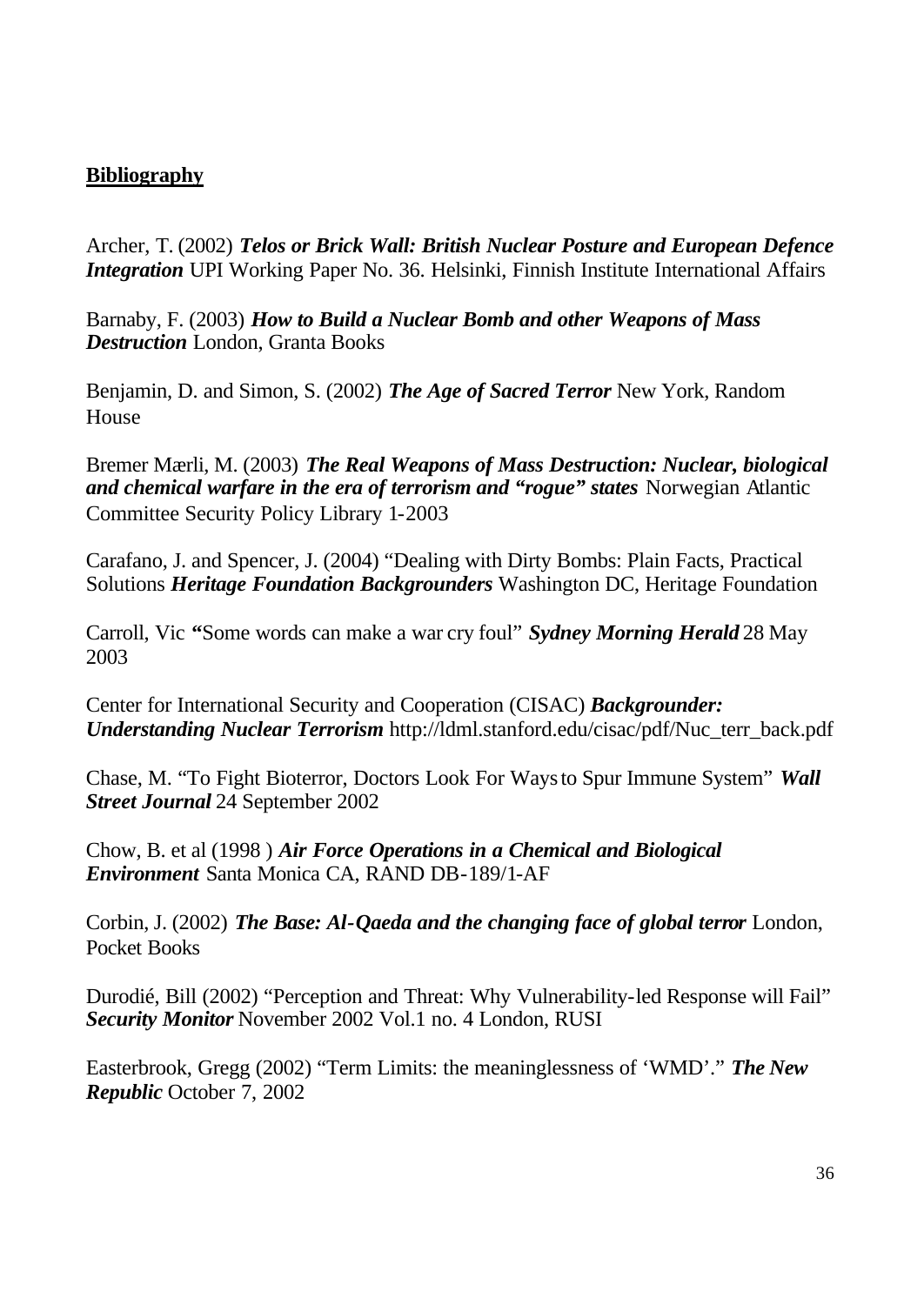Eden, Lynn (2004) "City on Fire" *Bulletin of Atomic Scientists* January/February 2004 Vol. 60 No.1,

*EU strategy against proliferation of weapons of mass destruction* 10 Dec. 2003 (http://ue.eu.int/pressdata/en/misc/78340.pdf)

Ford, J. (1998) "Radiological Dispersal Devices: Assessing the Transnational Threat" *Strategic Forum* No. 136 March 1998 Washington DC, Institute for National Strategic Studies - National Defense University (http://www.ndu.edu/inss/strforum/SF136/forum136.html)

Grau, L. and Smith, T. (2000) "A 'Crushing' Victory: Fuel-Air Explosives and Grozny 2000" *Marine Corp Gazette* August 2000 reproduced by Foreign Military Studies Office, Fort Leavenworth KS (http://fmso.leavenworth.army.mil/fmsopubs/issues/fuelair/fuelair.htm)

Inglesby, T. et al (1999) "Anthrax as a Biological Weapon: Medical and Public Health Management" *Journal of the American Medical Association* May 12, 1999 Vol. 281, No. 18

*National Strategy to Combat Weapons of Mass Destruction* Dec. 2002 (www.whitehouse.gov/news/releases/2002/12/WMDStrategy.pdf)

Neifert, A. (2003) "Case Study: Accidental Leakage of Cesium-137 in Goiania, Brazil in 1987" *Medical NBC Online Information Server* Army Medical Department Center and School Distance Learning: http://www.nbcmed.org/SiteContent/MedRef/OnlineRef/CaseStudies/csgoiania.html

Nowak, R. (2001) "Disaster in the making" *New Scientist* vol. 169 issue 2273 - 13 January 2001

Olson, K. (1999) **"**Aum Shinrikyo: Once and Future Threat?" *Emerging Infectious Diseases* Vol. 5, No. 4, July/August 1999 Atlanta GA, National Centre for Infectious Diseases (CDC)

Oppenheimer, A. (2003) "A Sickening Episode: Nuclear Looting in Iraq and the Global Threat from Radiological Weapons" *Disarmament Diplomacy* No. 73, Oct./Nov. 2003 (http://www.acronym.org.uk/dd/dd73/73op03.htm)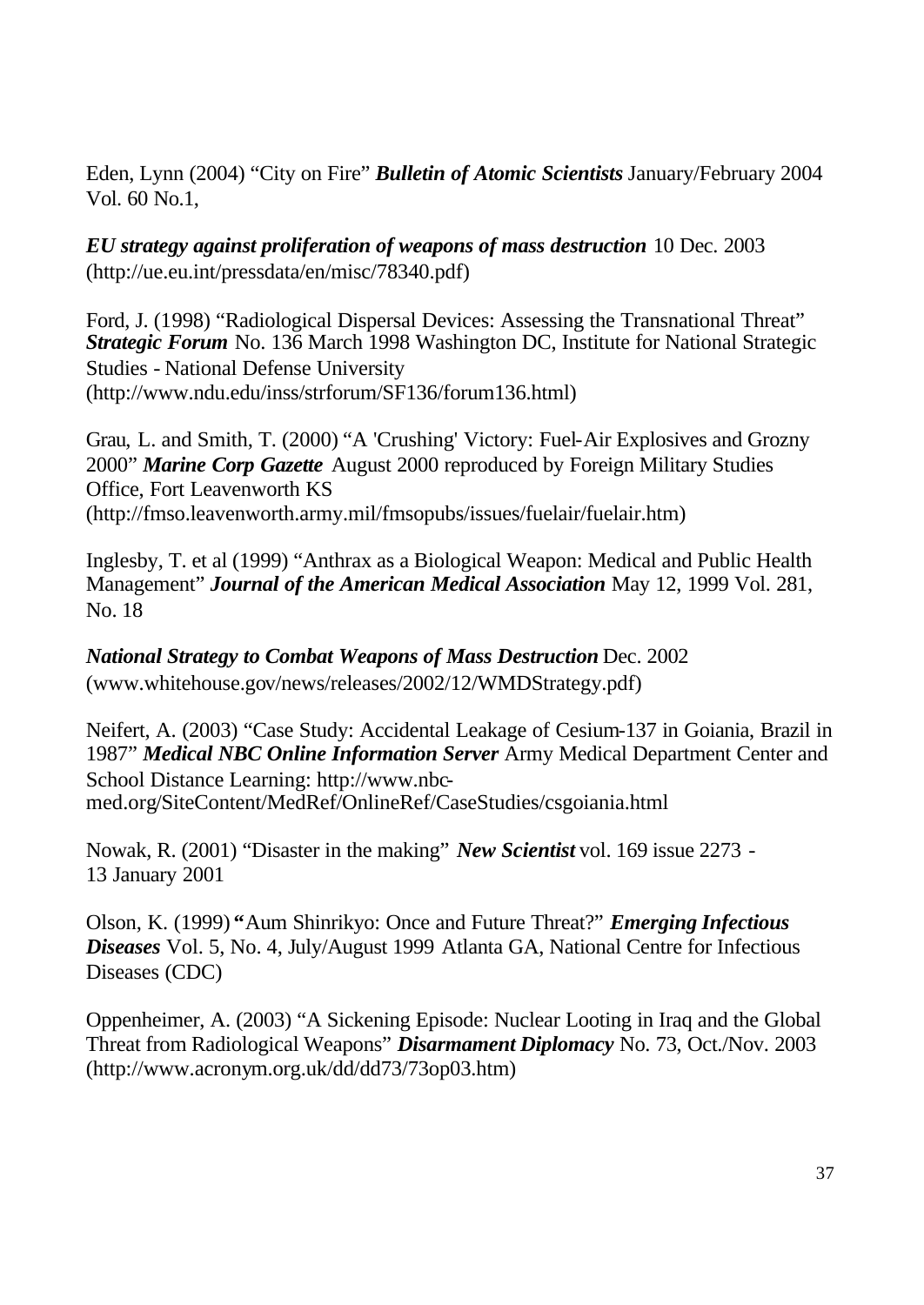Organisation for the Prohibition of Chemical Weapons (2003) *Basic Facts on Chemical Disarmament* The Hague, OPWC

Pelletiere, S. and Johnson, D. (1990) *Lessons Learned: The Iran-Iraq War* Carlisle Barracks PA., Strategic Studies Institute – US Army War College

Reichart, John F. (2001) "Adversary Use of NBC Weapons: A Neglected Challenge" *Strategic Forum* No. 187 December 2001 Washington DC, Institute for National Strategic Studies - National Defense University

Steinhausler, Friedrich (2003) "What it Takes to Become a Nuclear Terrorist" *American Behavioral Scientist* Vol.46, No. 6, February 2003 Sage Publications

Stober, Dan (2003) "No Experience Necessary" *Bulletin of Atomic Scientists* March/April 2003, Vol. 59 No.2 pp.56-63

Takahashi, H. et al "*Bacillus anthracis* incident, Kameido, Tokyo, 1993" *Emerging Infectious Diseases* Vol. 10, No. 1 January 2004 www.cdc.gov/eid

Tucker, J. (1999) "Biological weapons in the former Soviet Union: an interview with Dr. Kenneth Alibek" *The Non-proliferation Review* vol. 6 no. 3 Spring/Summer 1999

Tucker, J. (2003) *Biosecurity: Limiting Terrorist Access to Deadly Pathogens* Washington DC, United States Institute of Peace

UN S/RES/687 (1991), 8 April 1991

US Congress, Office of Technology Assessment (1993) *Proliferation of Weapons of Mass Destruction: Assessing the Risks* Washington DC, US Government Printing **Office** 

# **Other sources**

Analex Press Release 20 December 2001 "Hadron Advanced Biosystems Announces Research Plans and Product Development Strategies for Broad Defense against Biological Weapons" http://www.analex.com/html/press/absprdctdvlp.shtml

BBC News 11 July 2002 http://news.bbc.co.uk/1/hi/sci/tech/2122619.stm; http://news.bbc.co.uk/1/hi/uk/2744411.stm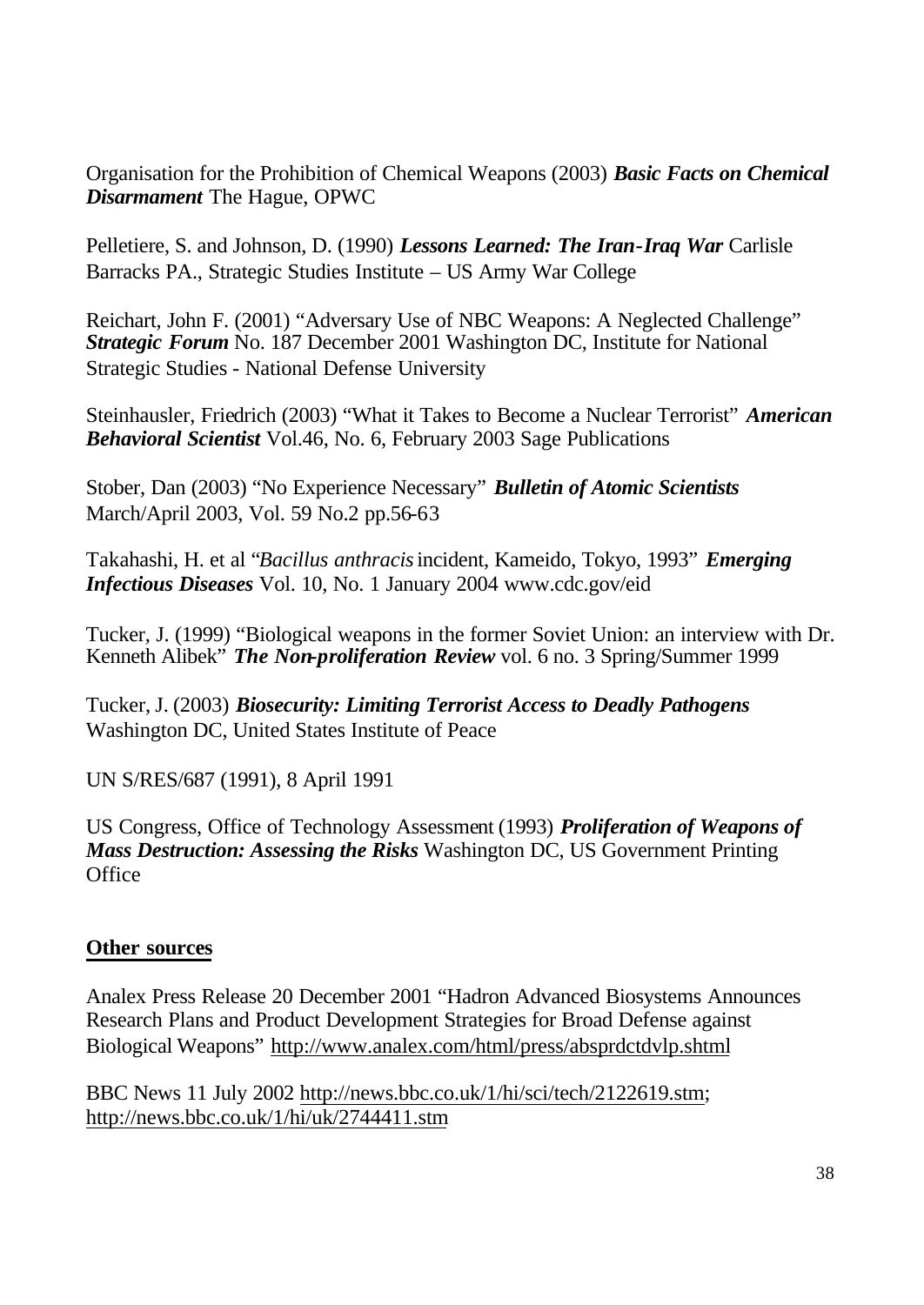Dept. of Epidemiology, School of Public Health – UCLA: http://www.ph.ucla.edu/epi/bioter/detect/antdetect\_list.html

Federation of American Scientists http://www.fas.org/

Frontline *Plague war* (website supporting TV programme) PBS: http://www.pbs.org/wgbh/pages/frontline/shows/plague/

Global Security.org www.globalsecuirty.org

Helsingin Sanomat International "Thief discards radioactive parts of Russian lighthouse in Gulf of Finland" 16 April 2003 http://www.helsinkihs.net/news.asp?id=20030416IE7

Nuclear Threat Initiative (NTI) www.nti.org

Wikipedia.org http://en.wikipedia.org/wiki/Weapon\_of\_mass\_destruction

Word Origins.org http://www.wordorigins.org/wordorw.htm